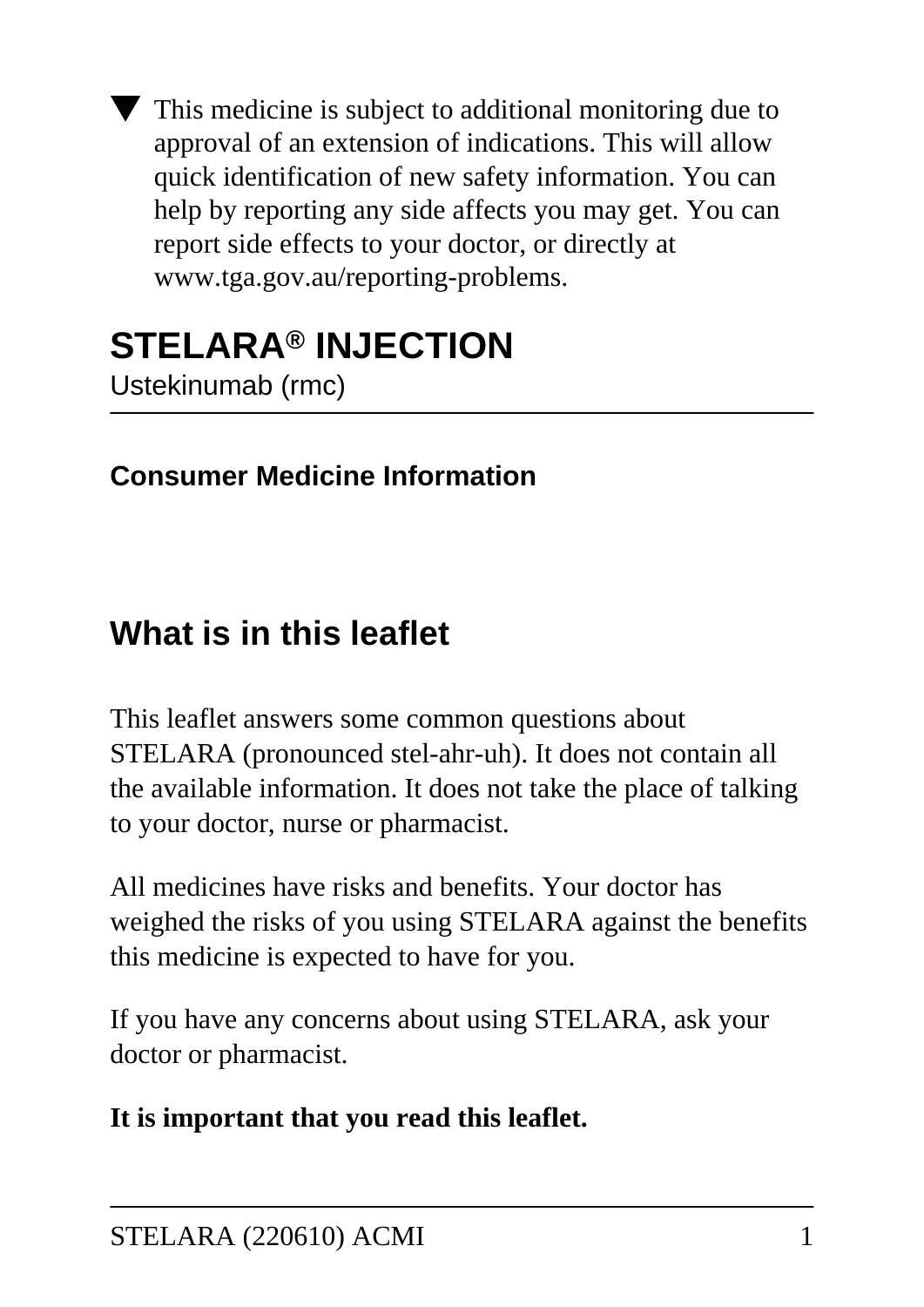Keep this leaflet with your medicine. You may need to read it again.

# **What STELARA is used for**

STELARA is a prescription medicine that is used to treat:

- adults and paediatric patients (children and adolescents) 6 years and older with moderate to severe plaque psoriasis that is chronic (doesn't go away),
- adults with active psoriatic arthritis, an inflammatory disease of the joints that is usually accompanied by psoriasis,
- adults with moderately to severely active Crohn's disease, an inflammatory disease of the bowel.
- adults with moderate to severe ulcerative colitis, an inflammatory disease of the bowel.

STELARA contains the active ingredient ustekinumab, a monoclonal antibody. Monoclonal antibodies are proteins that recognise and bind to other unique proteins.

Ustekinumab blocks the action of two proteins in your body called interleukin 12 (IL-12) and interleukin 23 (IL-23). IL-12 and IL-23 are made by your body's immune system. In people with psoriasis, psoriatic arthritis, Crohn's disease or ulcerative colitis, IL-12 and IL-23 can cause their immune system to attack normal healthy parts of their body. Ustekinumab can block IL-12 and IL-23 from causing the immune system to attack.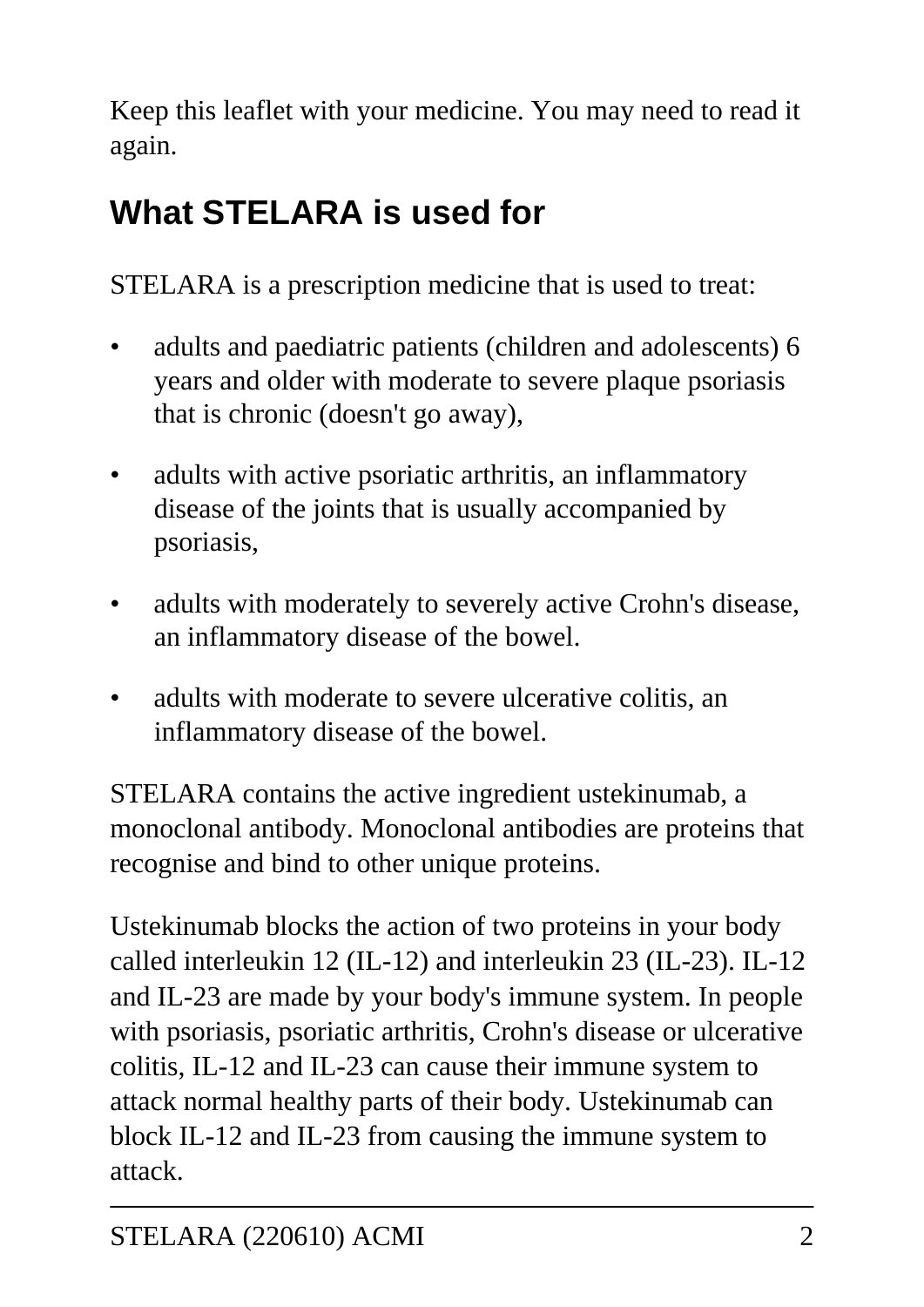Ask your doctor if you have any questions about why this medicine has been prescribed for you. Your doctor may have prescribed it for another reason.

### **This medicine is available only with a doctor's prescription.**

# **Before you use STELARA**

## **When you must not use it**

### **Do not use STELARA if you have an allergy to:**

- ustekinumab, the active ingredient in the medicine
- any of the other ingredients in STELARA. See Product Description at the end of this leaflet for a list of ingredients.

Symptoms of an allergic reaction may include rash, itching or hives on the skin, shortness of breath, wheezing or difficulty breathing, swelling of the face, lips, tongue or other parts of the body.

Do not use STELARA if the packaging is torn or shows signs of tampering, or if the liquid is discoloured or cloudy.

Do not use STELARA beyond the expiry date (month and year) printed on the pack.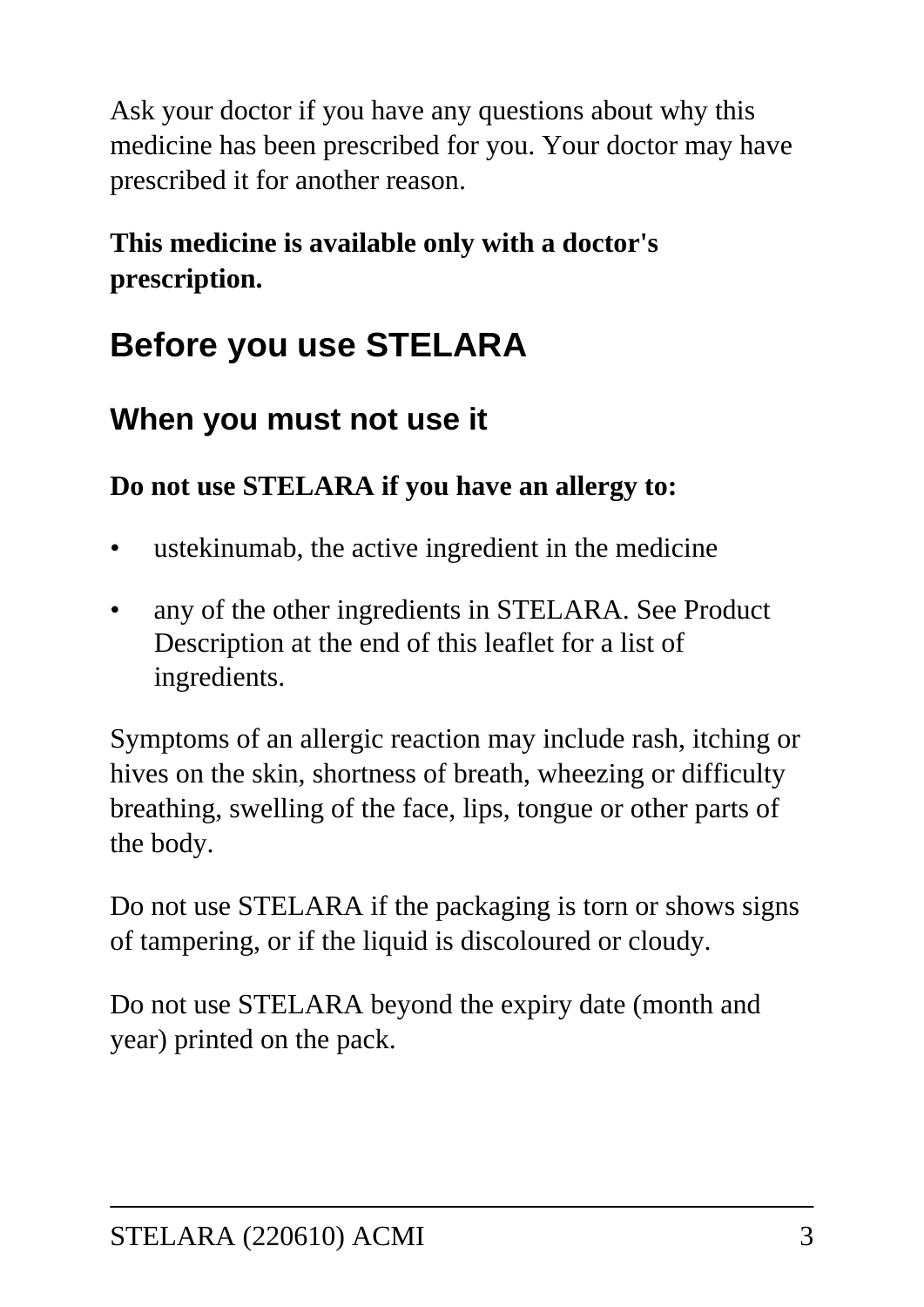Do not use STELARA if you know or think that it may have been exposed to extreme temperatures (such as being accidentally frozen or heated).

## **Before you start to use it**

You must tell your doctor about all of your medical conditions before each treatment, including if you:

- have any kind of infection, even if it is very minor
- have an infection that won't go away or a history of infection that keeps coming back
- have had TB (tuberculosis), or if you have recently been near anyone who might have TB
- have or have had any type of cancer
- have any new or changing lesions within psoriasis areas or on normal skin
- have recently received or are scheduled to receive a vaccine. Patients receiving STELARA should not receive live vaccines. Tell your doctor if anyone in your house needs a vaccine. The viruses in some vaccines can spread to people with a weakened immune system, and can cause serious problems
- are receiving allergy immunotherapy.
- are pregnant, planning to become pregnant, or breastfeeding. Adequate contraception should be used to avoid falling pregnant. STELARA should only be used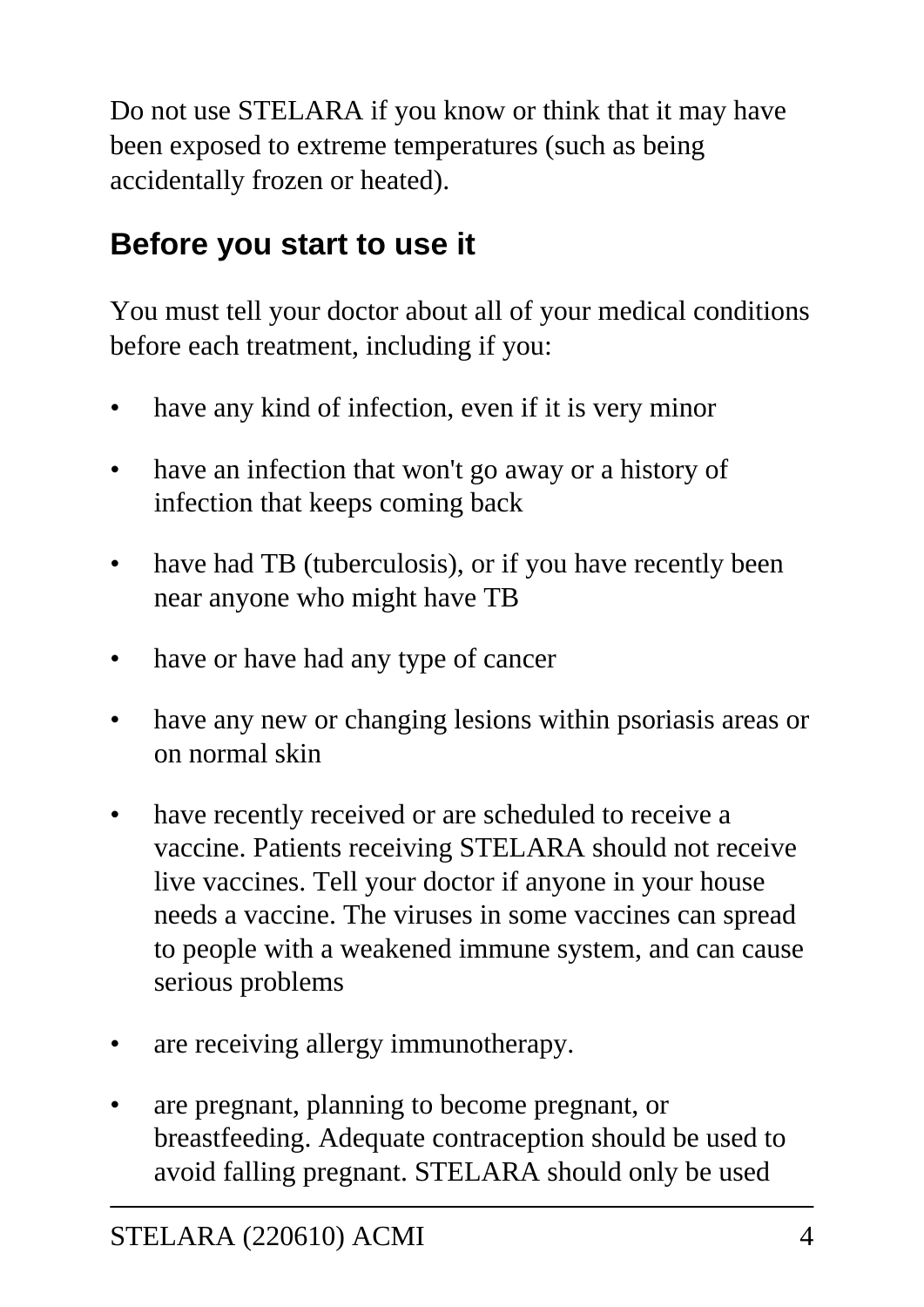during a pregnancy if needed. Women who are breastfeeding should talk to their doctor about whether or not to use STELARA as it might be excreted in breast milk.

have an allergy to latex.

Your doctor will examine you for tuberculosis (TB). If your doctor feels that you are at risk for TB, you may be treated with medicine for TB before you begin treatment with STELARA and during treatment with STELARA.

If you have not told your doctor or pharmacist about any of the above, tell them before you start using or are given STELARA.

## **Taking other medicines**

Tell your doctor or pharmacist if you are taking any other medicines, including medicines you can buy without a prescription from a pharmacy, supermarket or health food shop.

# **Using STELARA**

For the treatment of psoriasis or psoriatic arthritis STELARA is given by injection just under the skin (subcutaneously).

For the treatment of Crohn's Disease and ulcerative colitis, the first dose of STELARA will be given by an intravenous infusion, which means that the medicine will be given to you through a needle placed in a vein. After this starting dose, all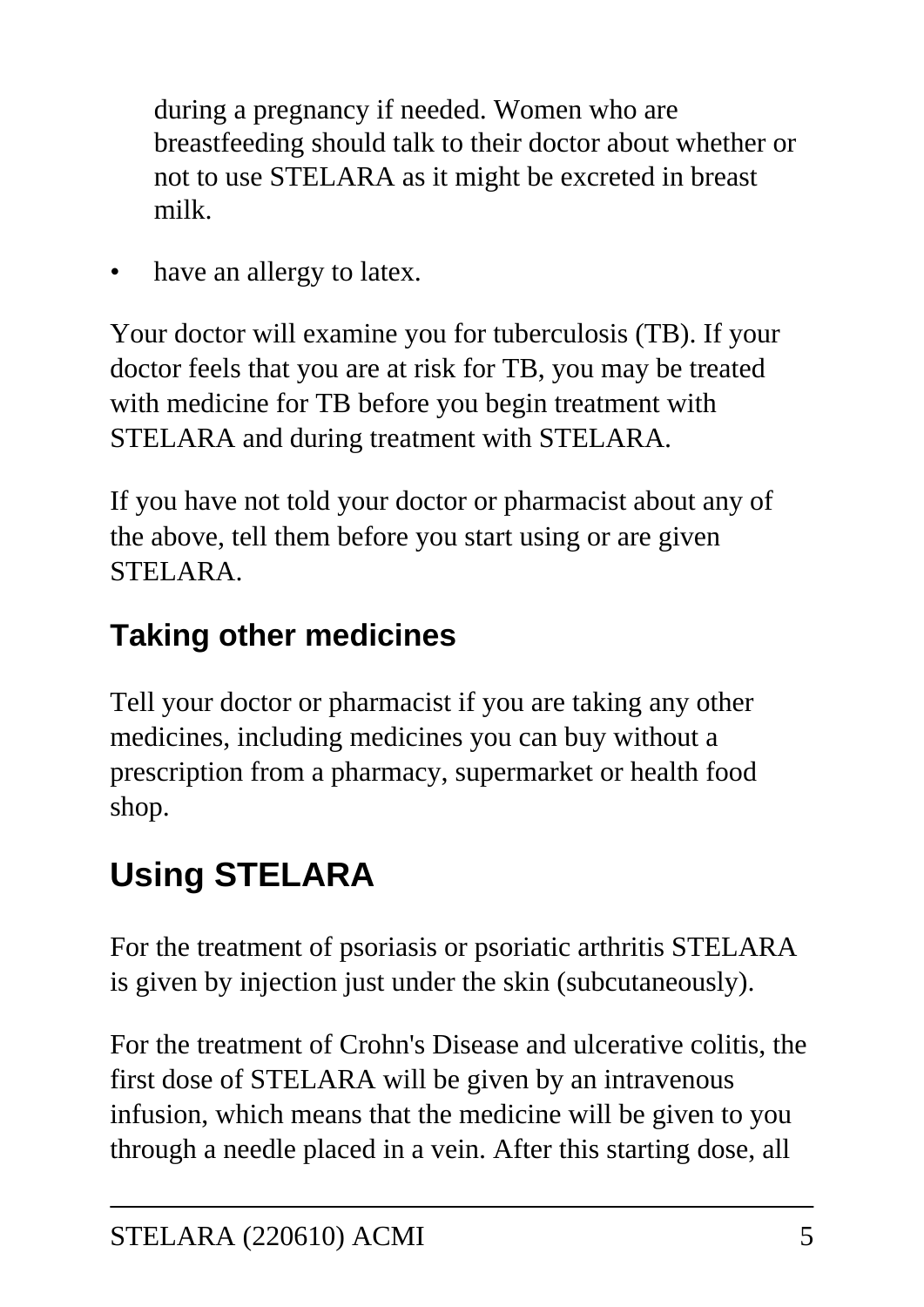future doses of STELARA are given by injection just under the skin (subcutaneously).

All STELARA injections are for single use in one patient only.

STELARA is intended for use under the guidance and supervision of your doctor. In children and adolescents 6 years and older with psoriasis, it is recommended that STELARA be administered by a health care provider. When you start treatment, STELARA may be injected by your healthcare provider. If your doctor determines that it is appropriate, you or your caregiver may be able to administer it under the skin yourself if you wish, after proper training in injection technique. (See How much to use and Injecting STELARA under the skin yourself).

It is important to remember that the first dose of STELARA for the treatment of Crohn's Disease or ulcerative colitis (intravenous infusion) will always be administered by your healthcare provider.

## **How much to use**

- Your doctor will determine the correct dose of STELARA for you and how often you should receive it. Make sure to discuss with your doctor when you will receive injections and to come in for all your scheduled follow-up appointments.
- For children and adolescents aged 6 years or older with psoriasis: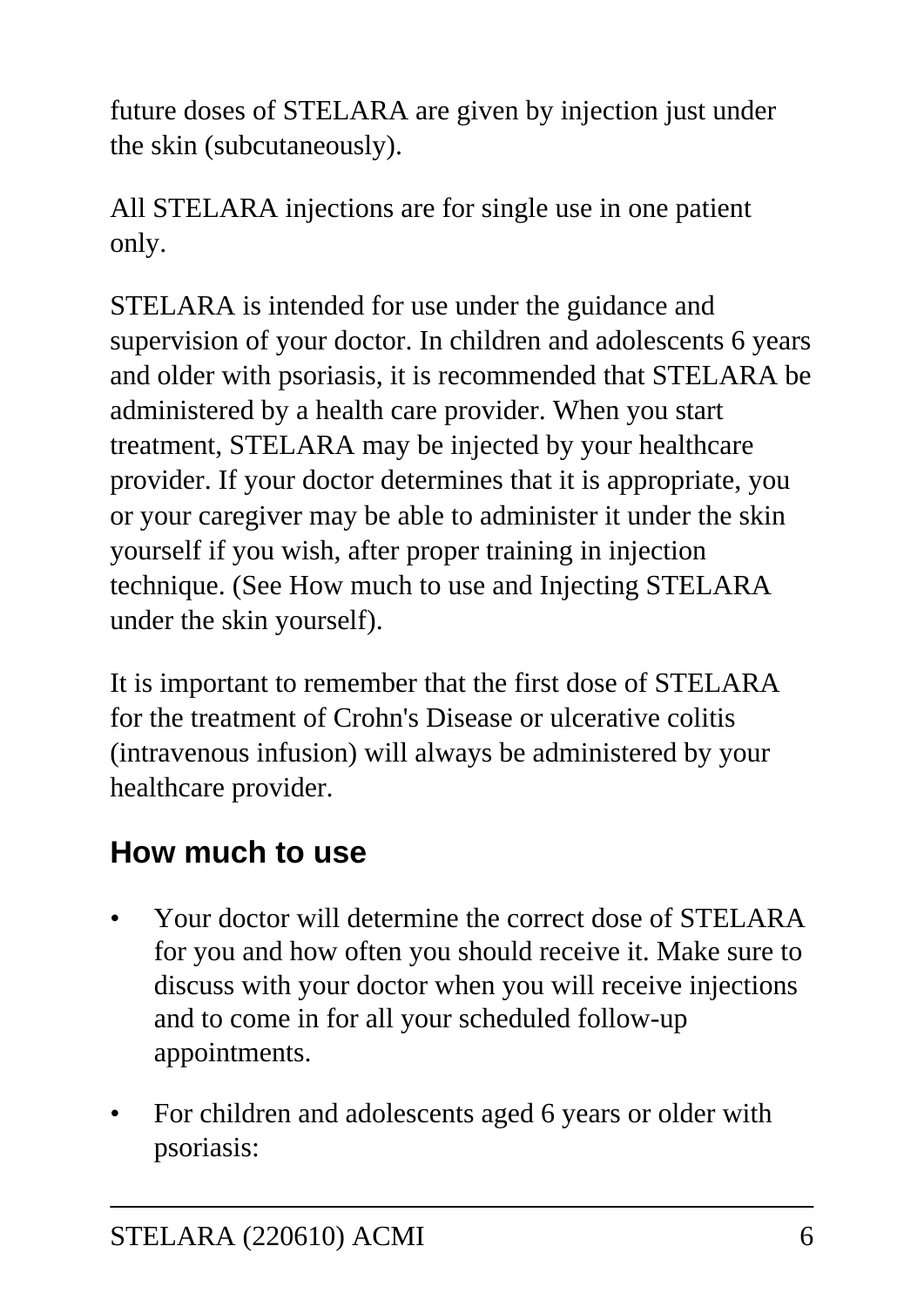- The doctor will work out the right dose for you, including the amount (volume) of Stelara to be injected to give the right dose. The right dose for you will depend on your body weight at the time each dose is given. If you weigh less than 60 kg, the recommended dose is 0.75 mg of Stelara per kg body weight.
- If you weigh 60 kg to 100 kg, the recommended dose is 45 mg Stelara.
- If you weigh more than 100 kg, the recommended dose is 90 mg Stelara.
- After the starting dose, you will have the next dose 4 weeks later, and then every 12 weeks.

## **Injecting STELARA under the skin yourself**

Your first STELARA injection may be administered by your healthcare provider. In children and adolescents 6 years and older, it is recommended that all doses of STELARA be administered by a healthcare provider. However, your healthcare provider may decide that it is right for you or your caregiver to learn how to inject STELARA under the skin (subcutaneously) yourself. If you would like to self-inject STELARA under your skin, you or your caregiver must be trained by a healthcare professional to prepare an injection and give it to yourself. If you have not been trained, please contact your healthcare provider to schedule a training session. Call your healthcare provider if you have any questions about giving yourself an injection.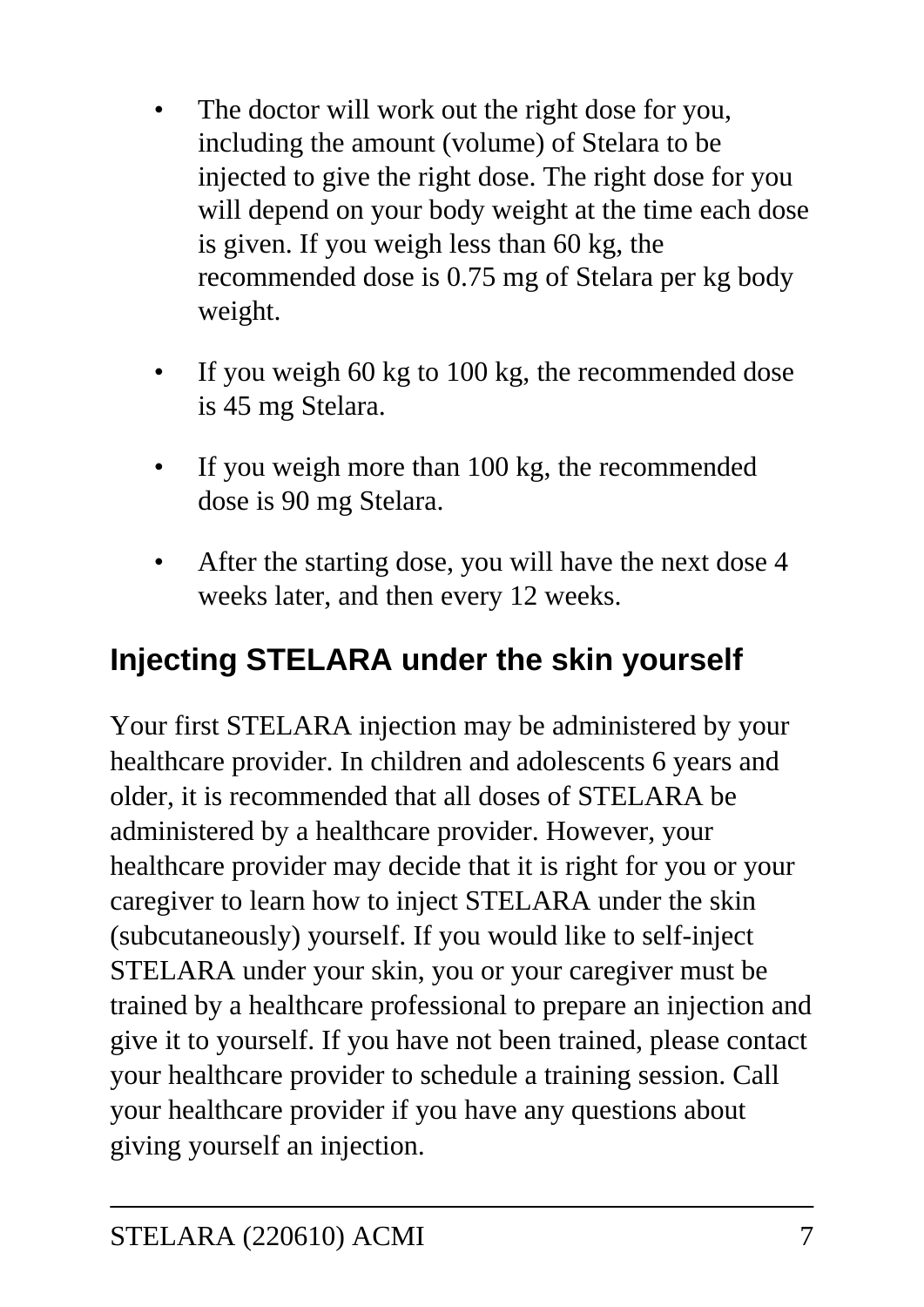STELARA is given alone and not mixed with other liquids for injection.

## **STELARA should not be used:**

- after the expiry date on the label;
- if the seal is broken:
- if the liquid is discoloured, cloudy or you can see other particulate matter floating in it;
- if you know, or think that it may have been exposed to extreme temperatures (such as being accidentally frozen or heated).

### **Do not shake STELARA at any time.**

Prolonged vigorous shaking may damage the product. If STELARA has been shaken vigorously, don't use it. STELARA is not to be mixed with other liquids for injection.

STELARA is available in vial and pre-filled syringe, and instructions for use is provided separately below.

## **How to inject STELARA from a vial**

## **1. Check Vials and Assemble materials:**

Take the vial(s) out of the refrigerator. Make sure that it is the right dose. If your dose is 45 mg you will receive one 45 mg vial. If your dose is 90 mg, you will receive two 45 mg vials. If you receive two 45 mg vials for a 90 mg dose, you will need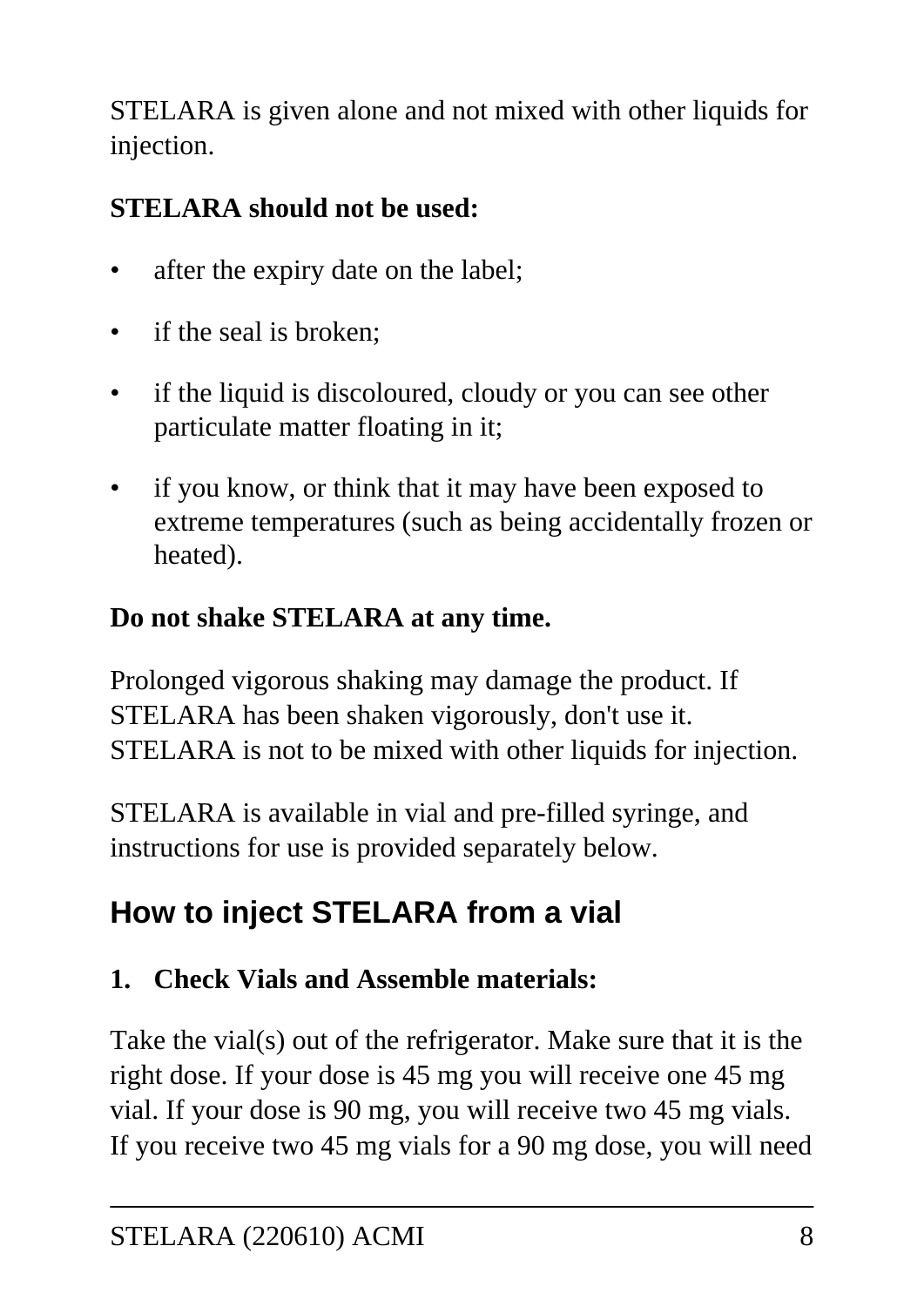to give yourself two injections one right after the other. Check with your healthcare provider.

Children weighing less than 60 kg require a dose lower than 45 mg. Make sure you know the proper amount (volume) and type of syringe needed for dosing. If you don't know the amount or type of syringe needed, contact your healthcare provider for further instructions.

#### **Check Expiration Date**

Open the box and remove the vial. Check the expiration date on the vial and the label of the box. If the expiration date has passed, don't use it.

#### **Check Solution in Vial**

Make sure the vial is not damaged. Look at the solution or liquid in the vial to make sure that it is not cloudy and not frozen.

### **Assemble Additional Supplies**

Assemble the additional supplies you will need for your injection. These include a syringe with a 27 gauge, 1/2 inch needle, an alcohol swab, a cotton ball or gauze, and a sharps container for syringe disposal.

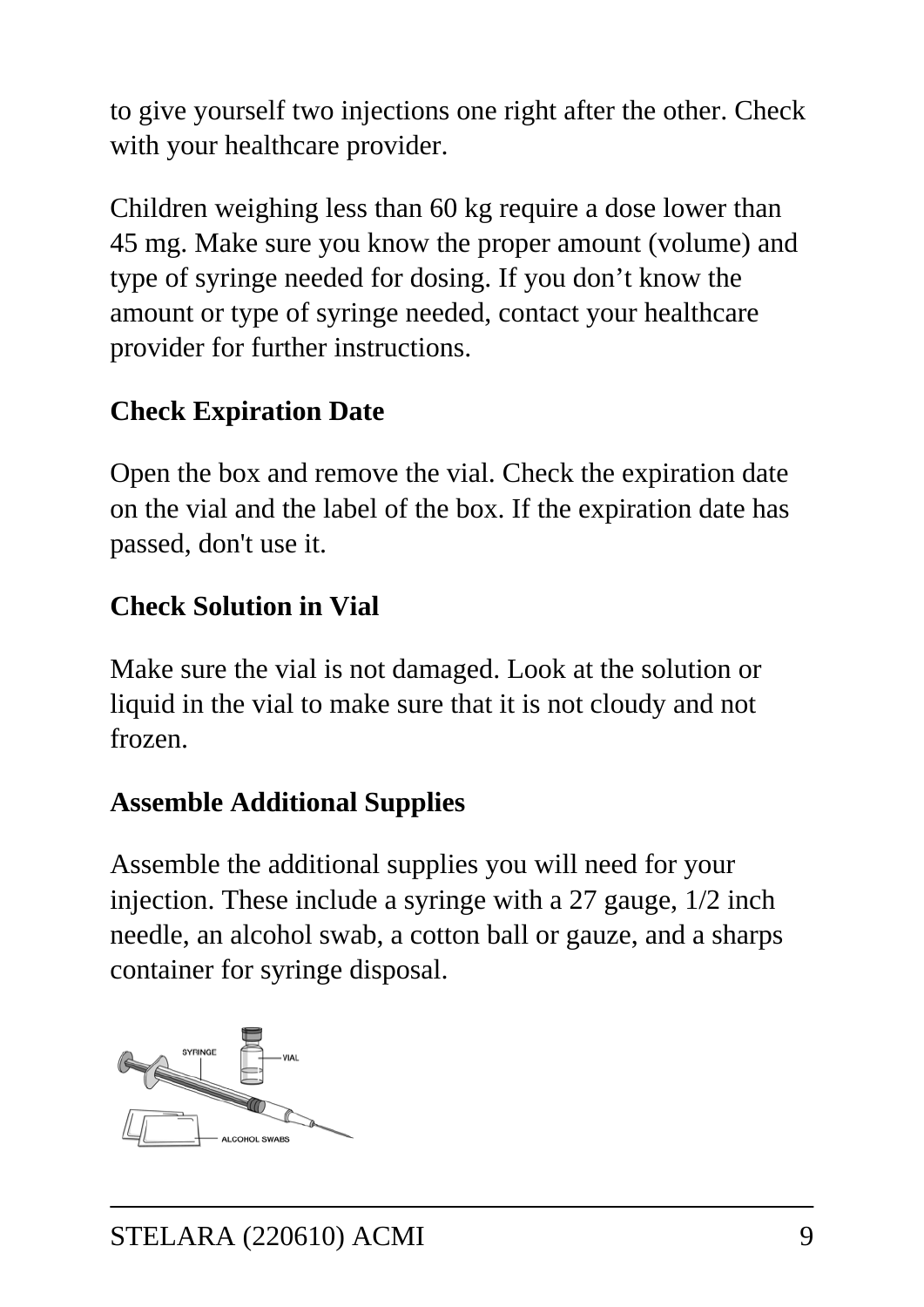### **2. Choose the Injection Site:**

Good sites are the top of the thigh and around the tummy (abdomen) but about 2 inches away from the belly button (navel). Avoid, if possible, skin involved with psoriasis. If your caregiver is giving you the injection, they may use the upper arms or buttocks as well.



**Prepare the Injection Site. Thoroughly wash your hands with soap and warm water. Wipe the injection site with an alcohol swab. DO NOT touch this area again before giving the injection.**

**3. Preparing the dose:**

**Remove the cap from the top of the vial but do not remove the stopper.**



Clean the stopper with an antiseptic swab.

Remove the needle cover from the syringe. Do not touch the needle or allow the needle to touch anything.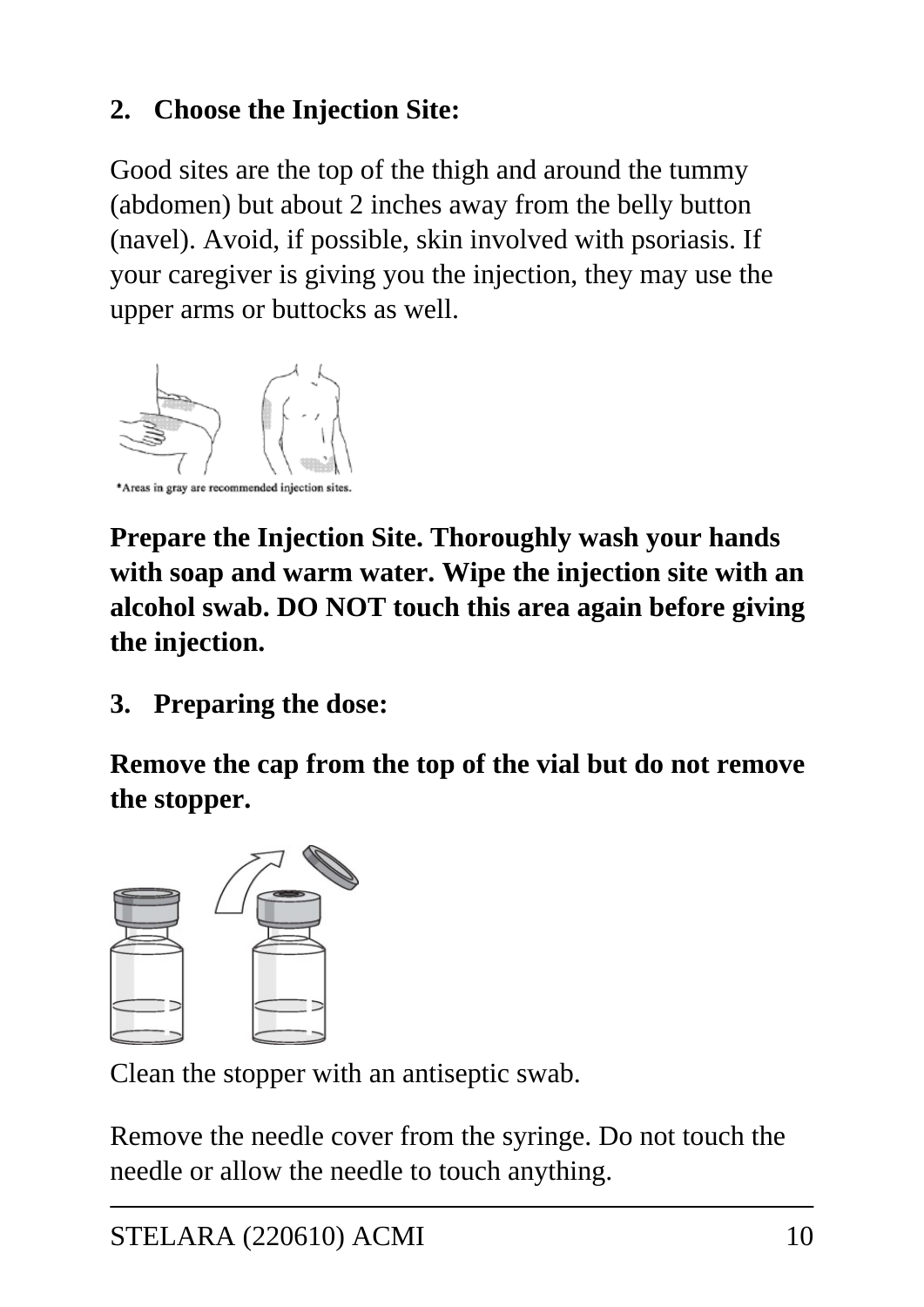

Put the vial on a flat surface and push the syringe needle through the rubber stopper.

Turn the vial and the syringe upside down.

For adults and paediatric patients (children and adolescents) 6 years of age and older, who weigh 60 kg or more, pull on the syringe plunger to fill the syringe with the amount of liquid prescribed by your healthcare provider (0.5 mL or 1.0 mL).

For children and adolescents 6 years of age or older who weigh less than 60 kg, the amount of liquid prescribed by your healthcare provider may be less than 0.5 mL. Your healthcare provider will recommend how much liquid is needed.

It is important that the needle is always in the liquid in order to prevent air bubbles from forming in the syringe.

Remove the needle from the vial. Hold the syringe with the needle pointing up to see if it has any air bubbles inside.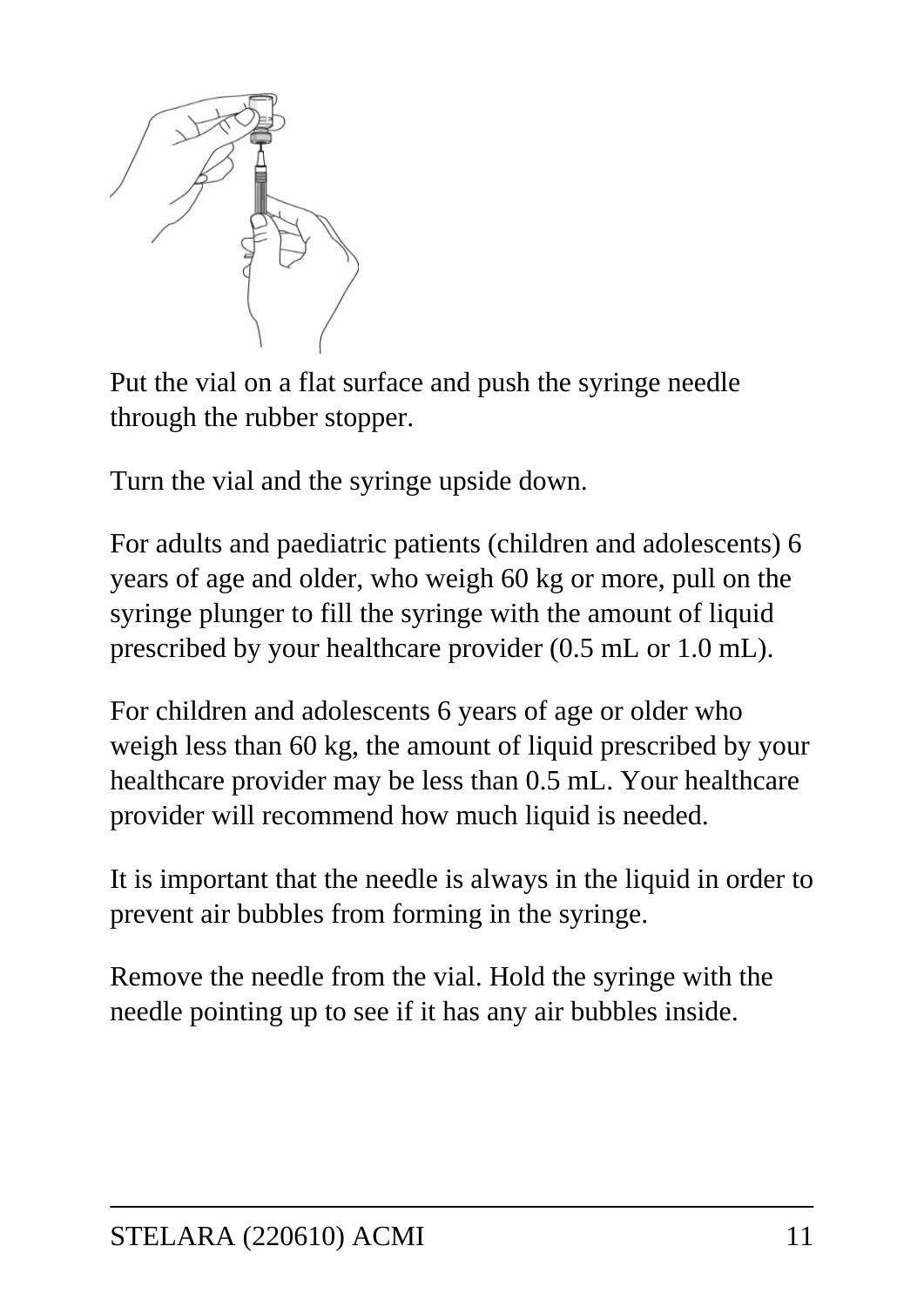

If there are air bubbles tap the side gently until the air bubbles go to the top of the syringe and press the plunger until all of the air (but none of the liquid) has been removed. Do not lay the syringe down or allow the needle to touch anything.

#### **4. Injecting the Medication:**

Gently pinch the cleaned skin between your thumb and index finger. Don't squeeze it.



Push the syringe needle into the pinched skin.

Push the plunger with your thumb as far as it will go to inject all of the liquid. Push it slowly and evenly, keeping the skin gently pinched.

When the plunger is pushed as far as it will go, take out the needle and let go of the skin.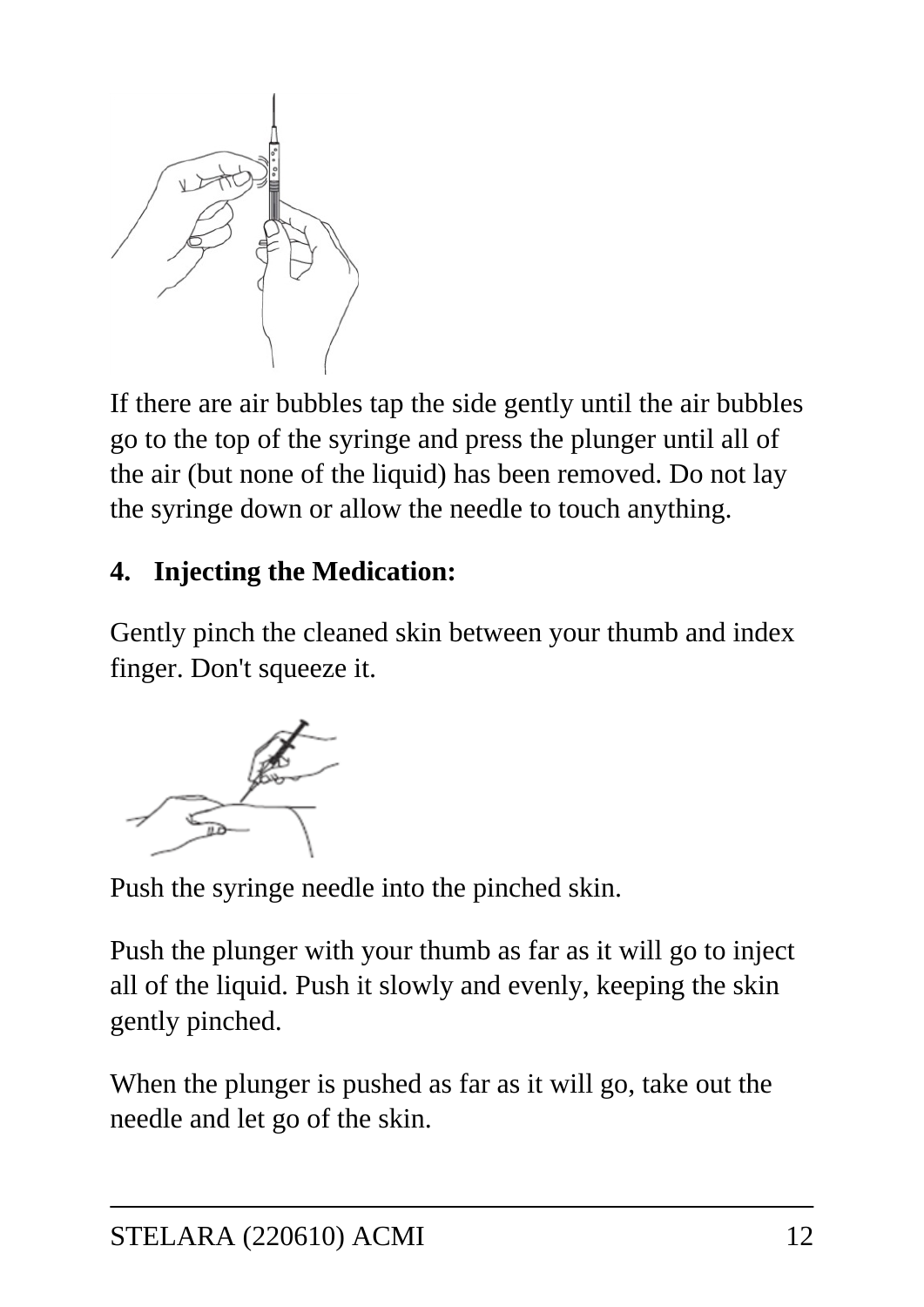Press an antiseptic swab over the injection site for a few seconds after the injection.

### **Dispose of the Empty Syringe**

Immediately dispose of the empty syringe into the sharps container. For your safety and health and for the safety of others, needles and syringes must NEVER be re-used. Dispose of sharps container according to your local regulations. See "After using STELARA - Disposal".

#### **Use a Cotton Ball or Gauze**

There may be a small amount of blood or liquid at the injection site, which is normal. You can press a cotton ball or gauze over the injection site and hold for 10 seconds. Do not rub the injection site. You may cover the injection site with a small adhesive bandage, if necessary.

If your dose amount is 90 mg, and you receive two 45 mg vials you may need to give a second injection right after the first. Use a new needle and syringe. Choose a different site for the second injection.

#### **If you do not understand the instructions provided with this medicine, ask your doctor or pharmacist for help.**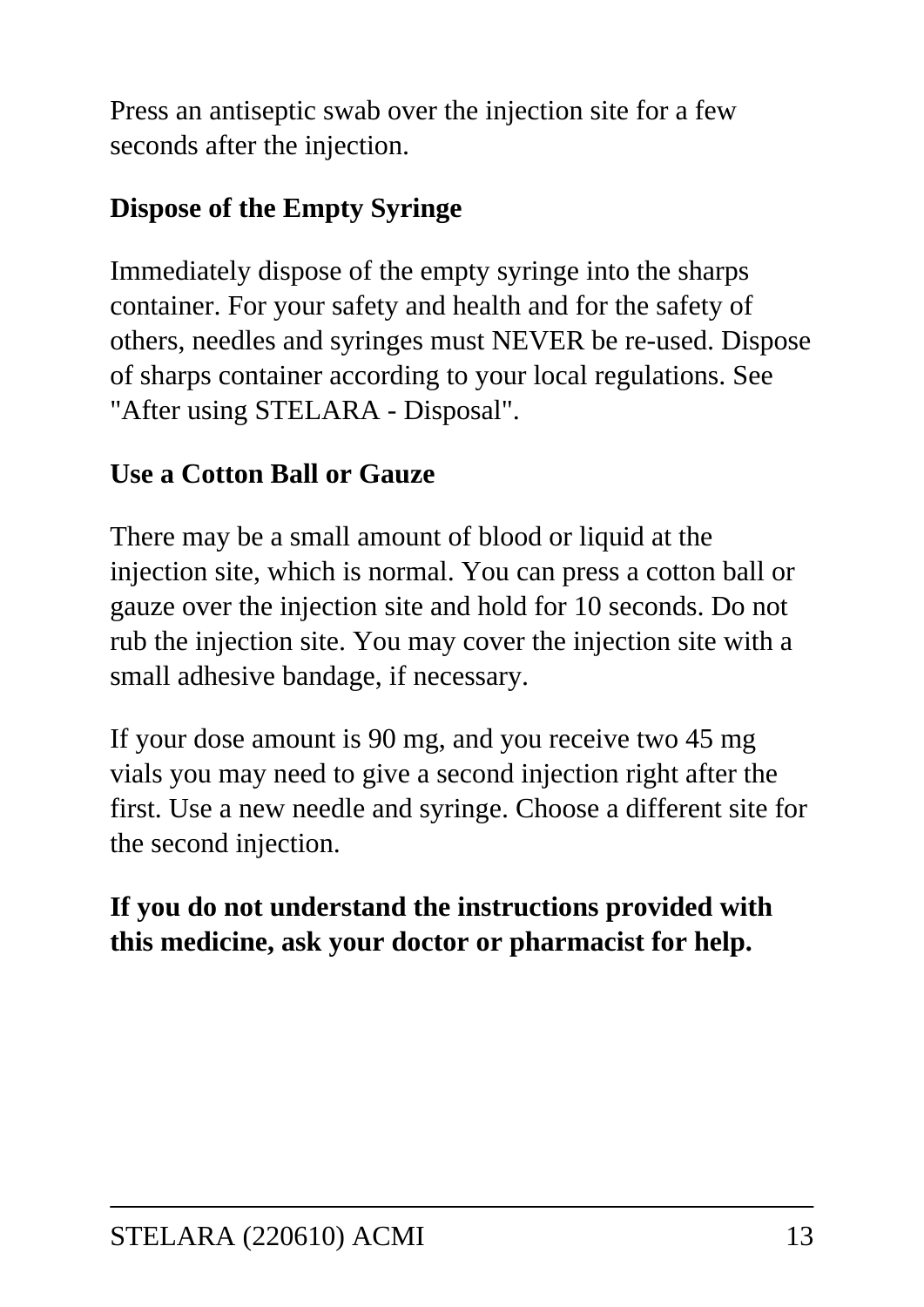## **How to inject STELARA from a pre-filled syringe**

To reduce the risk of accidental needle stick injuries to users, each pre-filled syringe is equipped with a needle guard that is automatically activated to cover the needle after complete delivery of the syringe content.

## **1. Preparing for pre-filled syringe use**



### **Take the syringe(s) out of the refrigerator.**

Make sure that it is the right dose.

## **Check Expiration Date**

Open the box and remove the syringe. Check the expiration date on the pre-filled syringe and the label of the box. If the expiration date has passed, don't use it.

## **Check Solution in Syringe**

Hold the pre-filled syringe with the covered needle pointing upward. Make sure the syringe is not damaged. Look at the solution or liquid in the vial to make sure that it is not cloudy and not frozen.

## **Assemble Additional Supplies**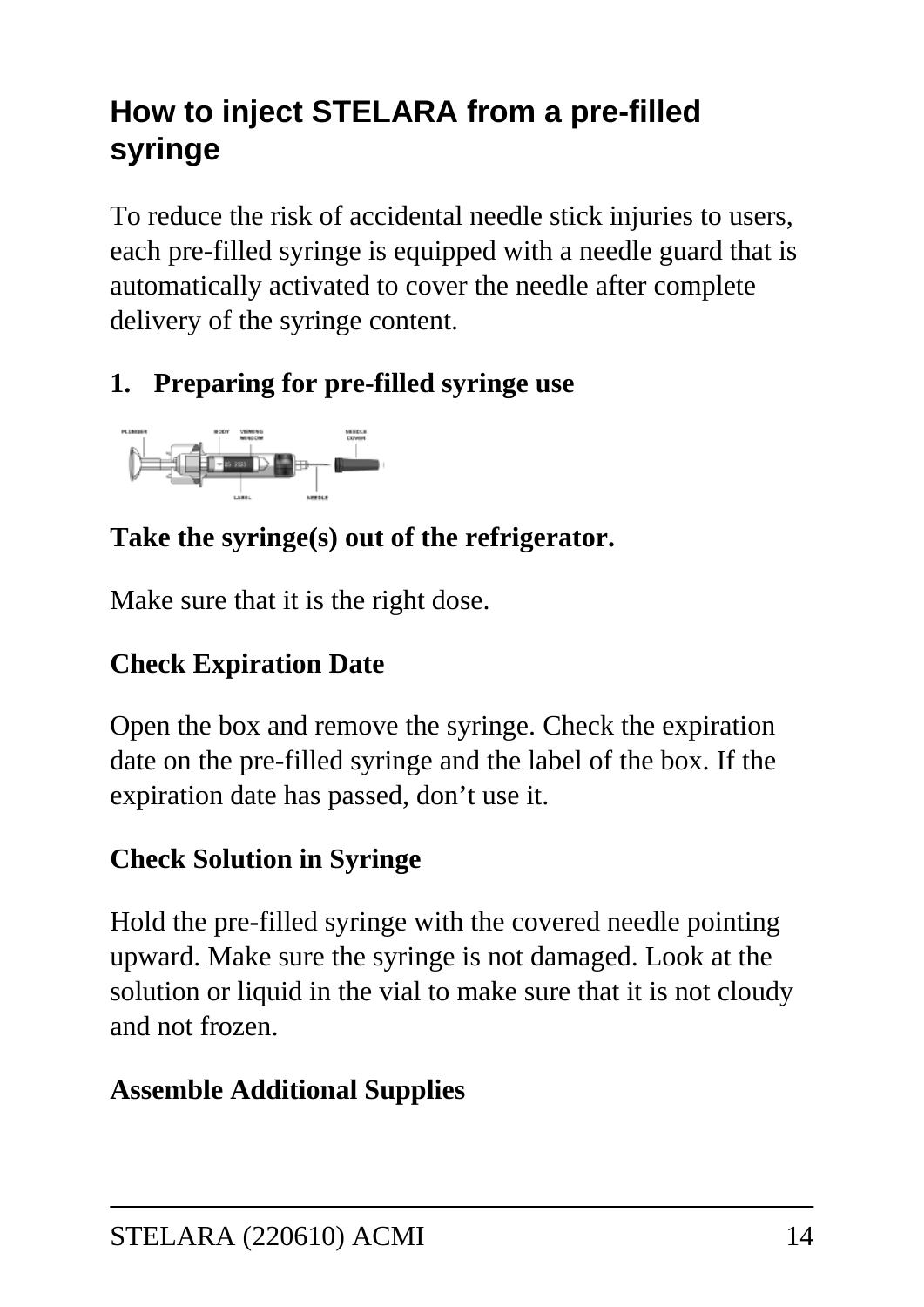Assemble the additional supplies you will need for your injection. These include an antiseptic wipe, a cotton ball or gauze, and a sharps container for syringe disposal.

DO NOT remove the needle cover from the pre-filled syringe.

DO NOT pull back on the plunger head at any time.

#### **2. Choosing and preparing the injection site**

#### **Choose the Injection Site\***

Good sites are the top of the thigh and around the tummy (abdomen) but about 2 inches away from the belly button (navel). Avoid, if possible, skin involved with psoriasis. If your caregiver is giving you the injection, they may use the upper arms or buttocks as well.



### **Prepare the Injection Site**

Thoroughly wash your hands with soap and warm water. Wipe the injection site with an antiseptic wipe. DO NOT touch this area again before giving the injection.

### **3. Injecting the medication**

#### **Remove the Needle Cover**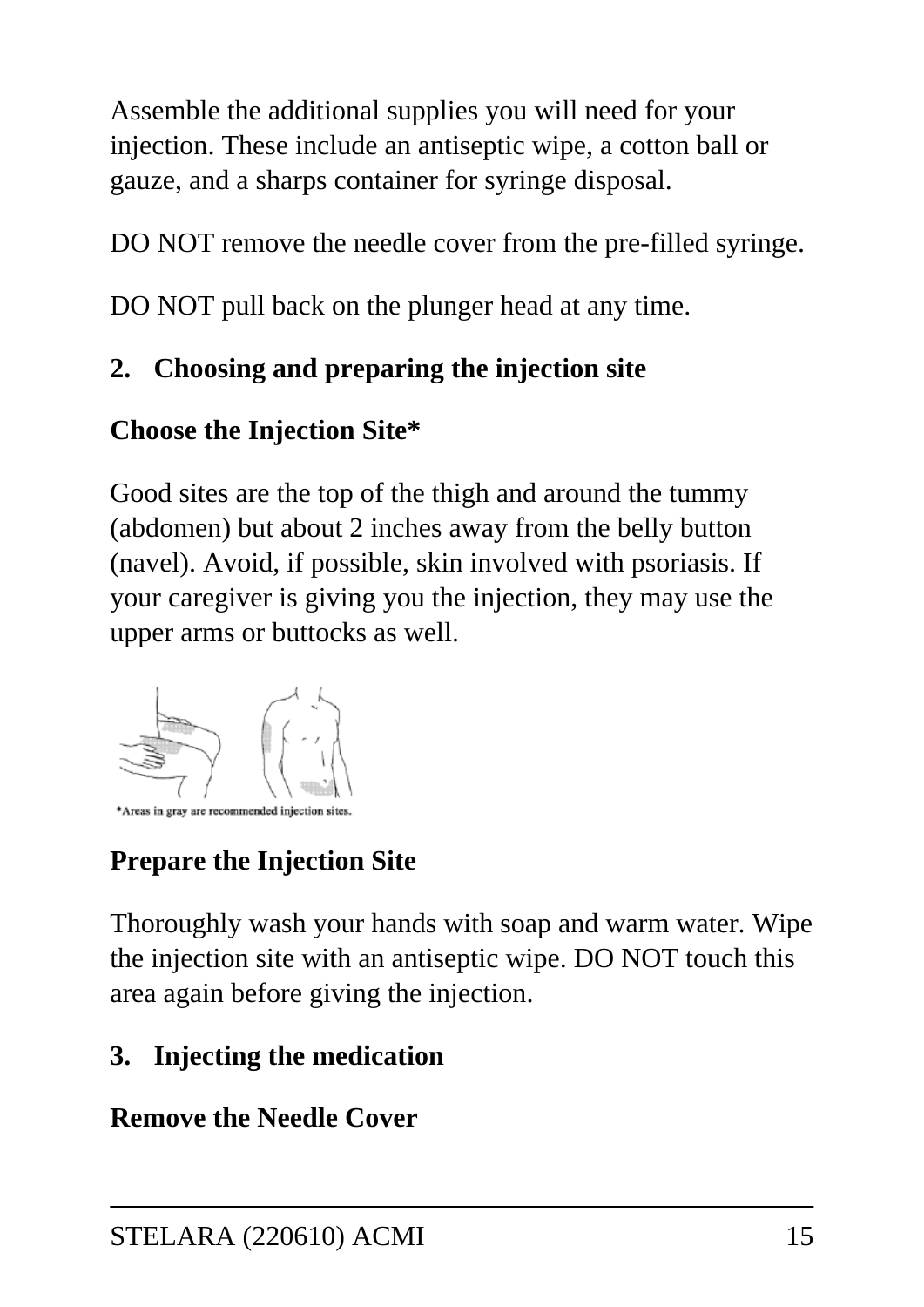When you are ready to inject, pick up the pre-filled syringe with one hand and pull the needle cover straight off.

Throw the needle cover into the rubbish.

You may notice a small air bubble in the pre-filled syringe. You do not need to remove the air bubble. You may also see a drop of liquid at the end of the needle – this is normal. Do not touch the needle or allow it to touch any surface.



Note: The needle cover should NOT be removed until you are ready to inject the dose. Do not use the syringe if it is dropped without the needle cover in place. If you drop the syringe without the needle cover in place, please contact your healthcare provider for assistance.

## **4. Inject the medication**

Gently pinch the cleaned skin between your thumb and index finger.



Don't squeeze it. Push the syringe needle into the pinched skin.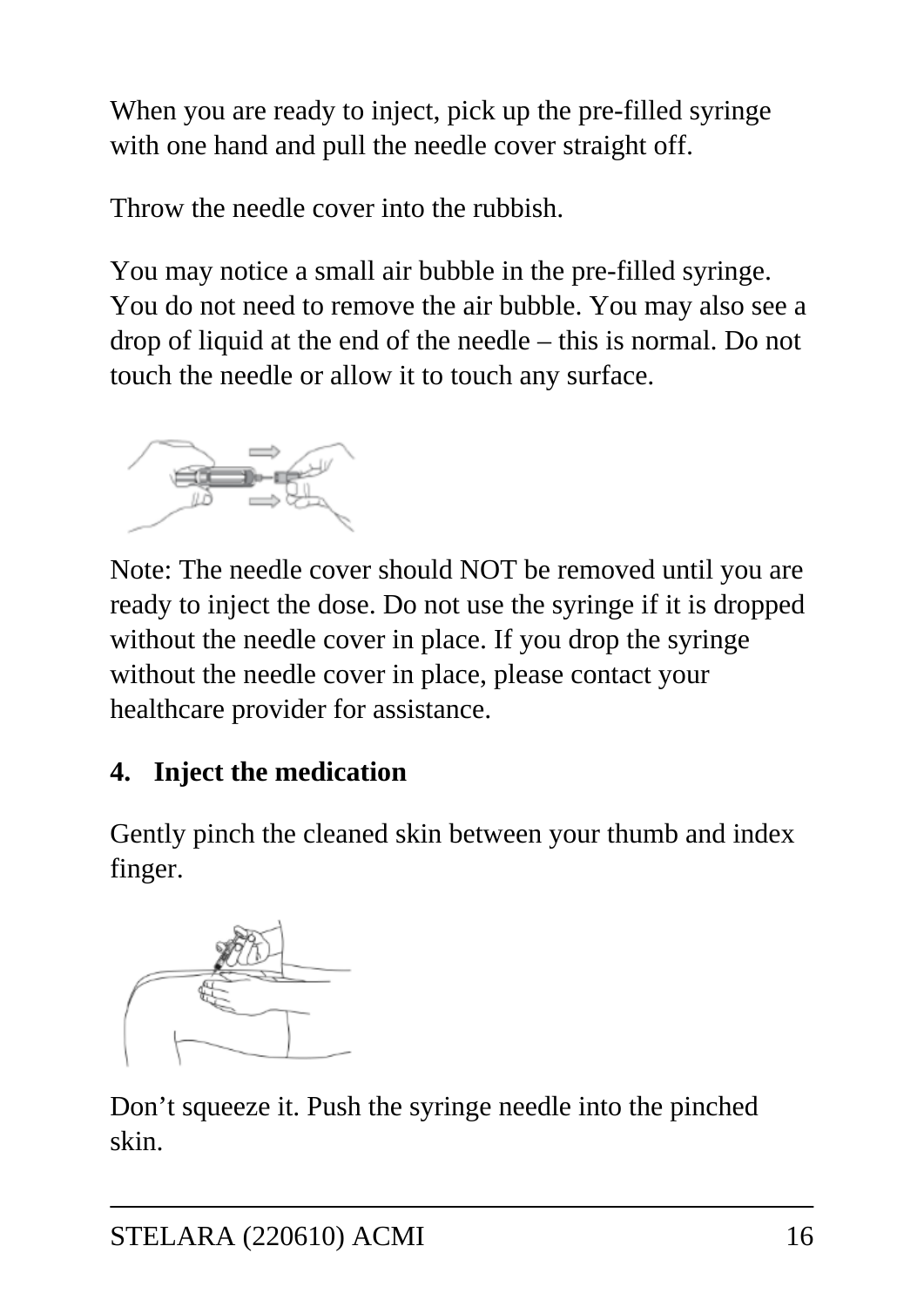Push the plunger with your thumb as far as it will go to inject all of the liquid. Push it slowly and evenly, keeping the skin gently pinched.

When the plunger meets the end of the syringe barrel, and all of the medication has been injected, release the pinched skin and gently remove the needle. Following complete injection, the needle guard will automatically extend over the needle and lock as you take your hand off the plunger.



**5. After the injection**

## **Dispose of the Empty Syringe**

Immediately dispose of the empty syringe into the sharps container. For your safety and health and for the safety of others, needles and syringes must NEVER be re-used. Dispose of sharps container according to your local regulations. See 'After using STELARA - Disposal'.

#### **Use a Cotton Ball or Gauze**

There may be a small amount of blood or liquid at the injection site, which is normal. You can press a cotton ball or gauze over the injection site and hold for 10 seconds. Do not rub the injection site. You may cover the injection site with a small adhesive bandage, if necessary.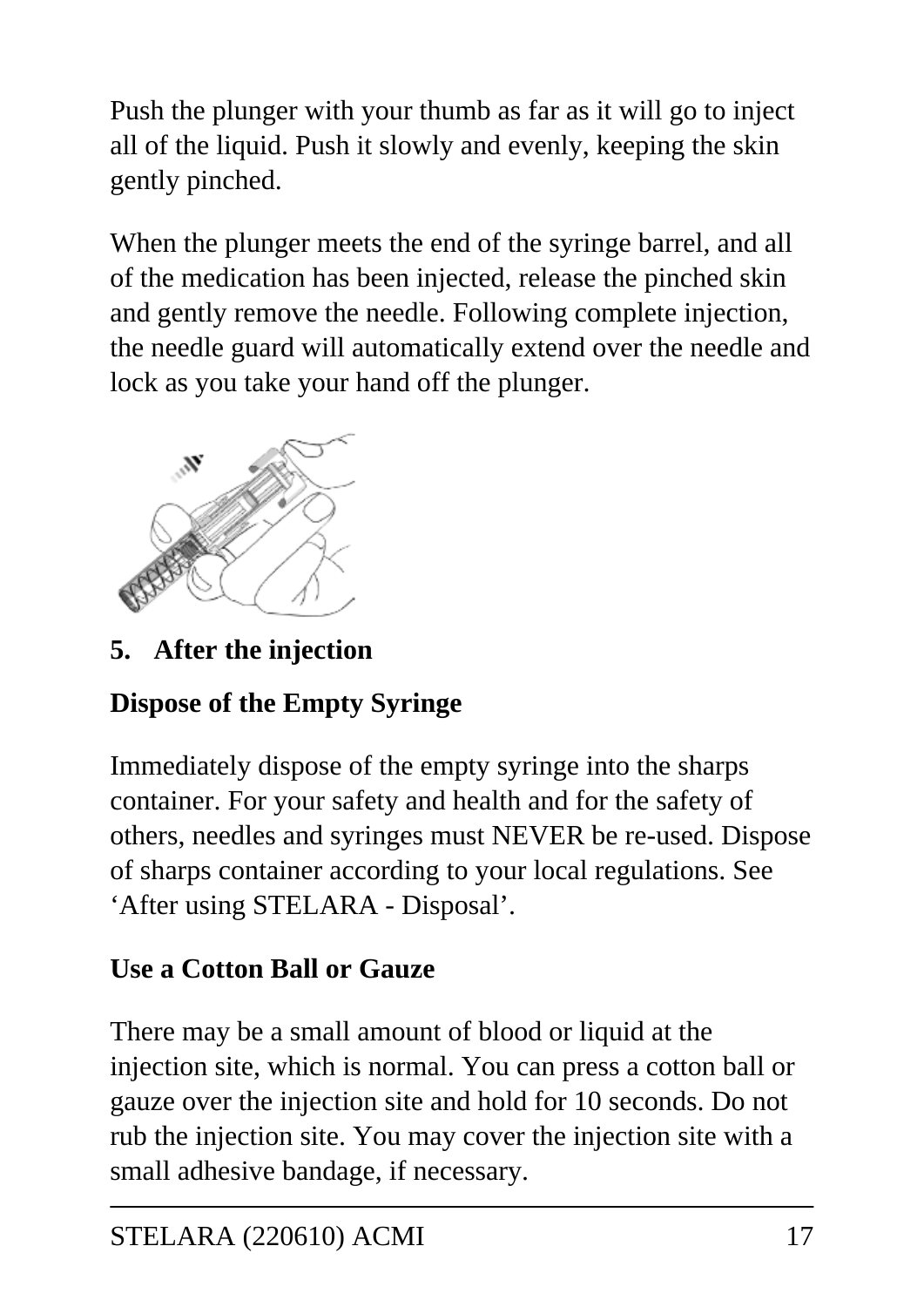**If you do not understand the instructions provided with this medicine, ask your doctor or pharmacist for help.**

## **If you forget to use it**

- Make the next injection as soon as you remember, and then continue to use it as you would normally.
- Do not administer a double dose to make up for the dose you missed.

If you have missed more than one dose, or are not sure what to do, check with your doctor or pharmacist.

If you have trouble remembering when to use your medicine, ask your pharmacist for some hints.

## **If you have used too much (overdose)**

Immediately telephone your doctor or the Poisons Information Centre for advice or go to Accident and Emergency at your nearest hospital.

Do this even if there are no signs of discomfort or poisoning. You may need urgent medical attention.

Poisons Information Centre telephone numbers:

- Australia: 13 11 26
- New Zealand: 0800 POISON or 0800 764 766

Keep these telephone numbers handy.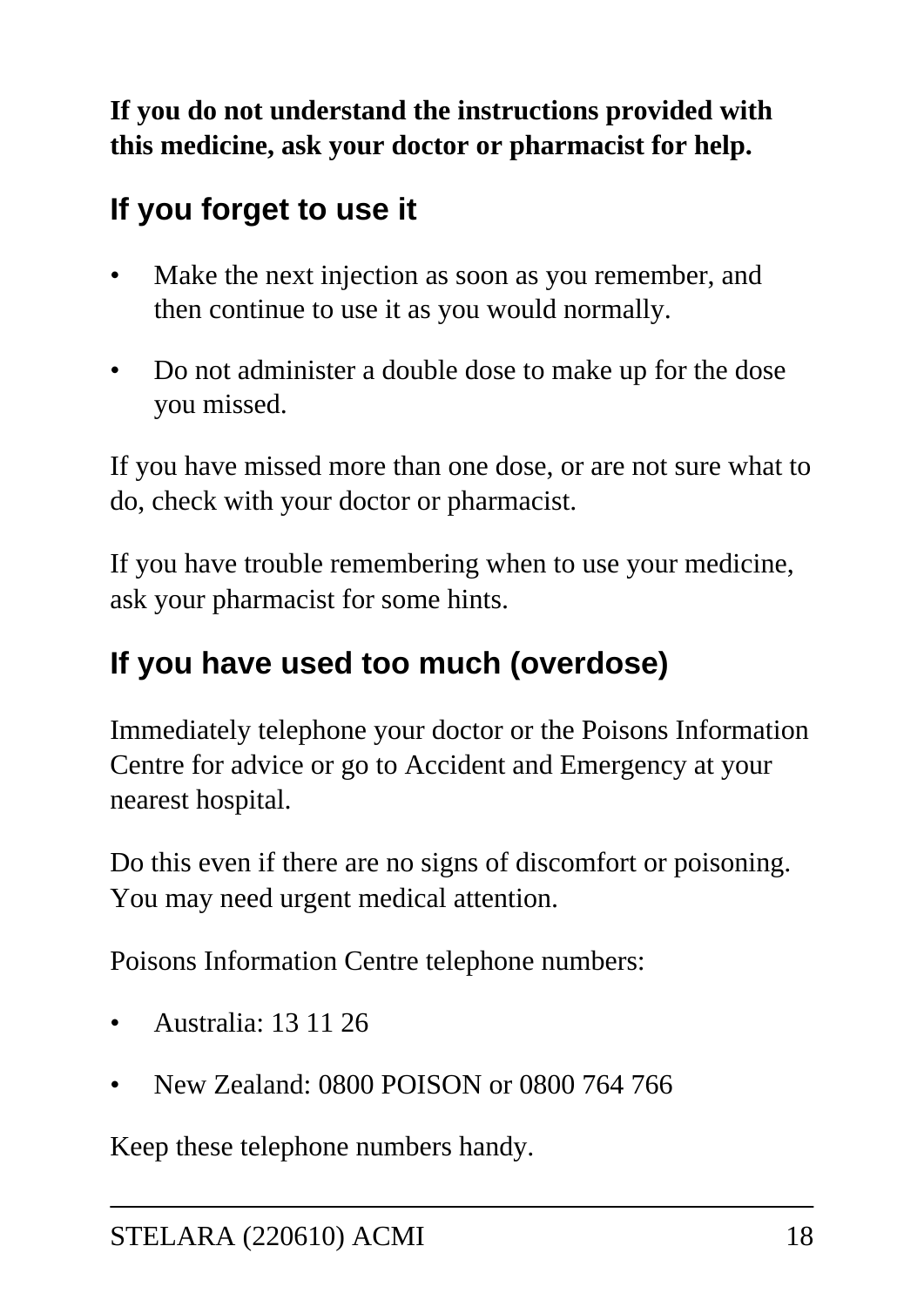# **While you are using STELARA**

## **Things you must do**

- Always follow your doctor's instructions carefully.
- Tell your doctor about your medical conditions before each treatment (see Before you use STELARA).
- Tell your doctor if you become pregnant while using STELARA.
- If you are about to start taking a new medicine, tell your doctor and pharmacist that you are using STELARA.

## **Things you must not do**

- You should not receive a live vaccine while taking STELARA.
- Do not use STELARA to treat any other complaint unless your doctor says so.
- Do not give this medicine to anyone else, even if their symptoms seem similar to yours.

# **Side Effects**

All medicines can have side effects. Sometimes they are serious, most of the time they are not. You may need medical treatment if you get some side effects. Do not be alarmed by this list of possible side effects. You may not experience any of them.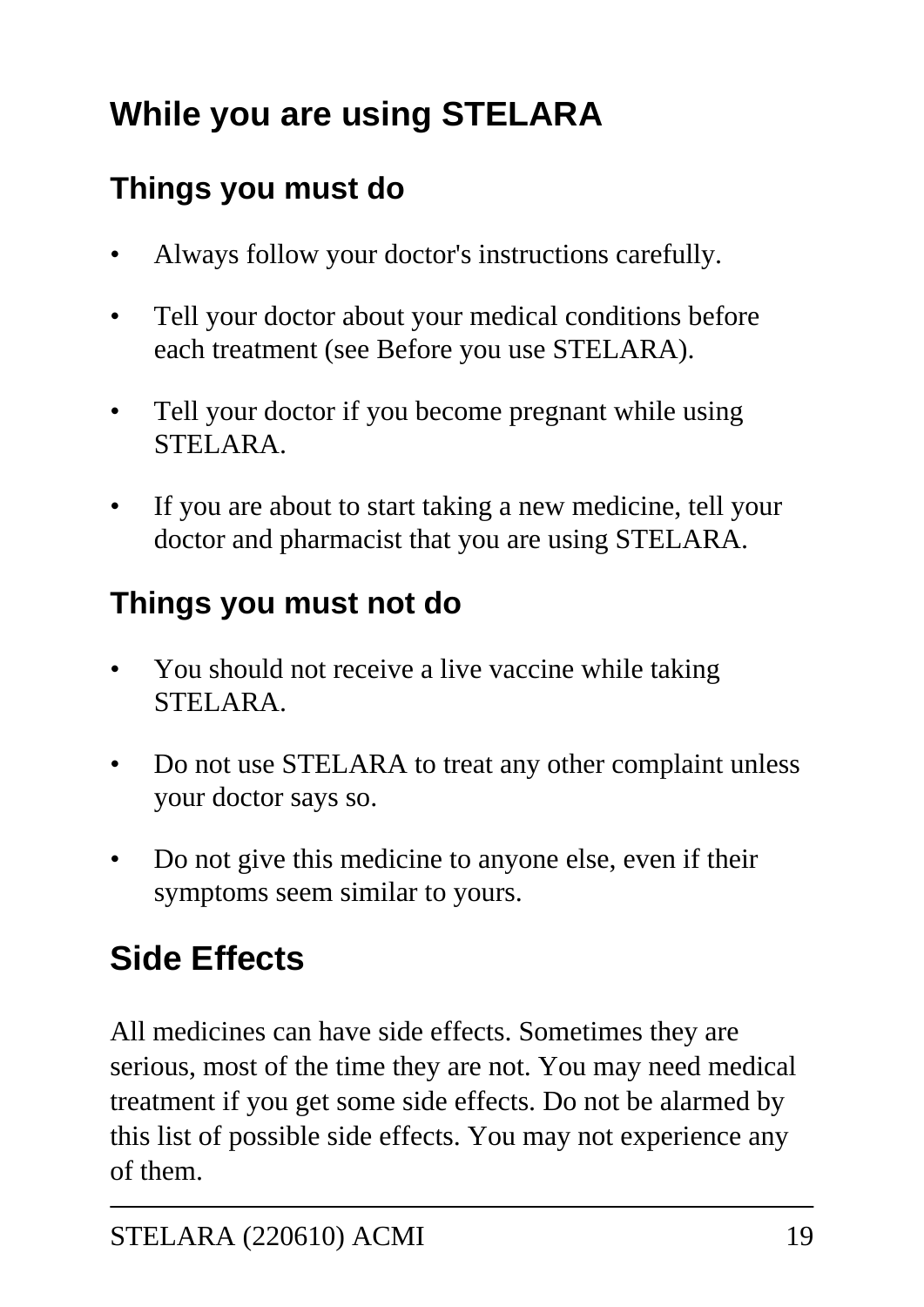In general, the side effects of STELARA in children and adolescents 6 years and older are similar to those in adults. Ask your doctor or pharmacist to answer any questions you may have.

### **Tell your doctor if you experience any of the following common side effects:**

- Upper respiratory infections such as sinus infection and colds
- Dizziness, headache
- Sore throat
- Diarrhoea
- Nausea, vomiting
- Pruritis (itching)
- Back or muscle pain
- Joint pain
- Injection site pain or redness
- Fatigue (tiredness)
- Sinus infection

#### **Infusion-related reactions**

• During infusion of STELARA, the following reactions may occur. Tell your doctor or nurse right away if you get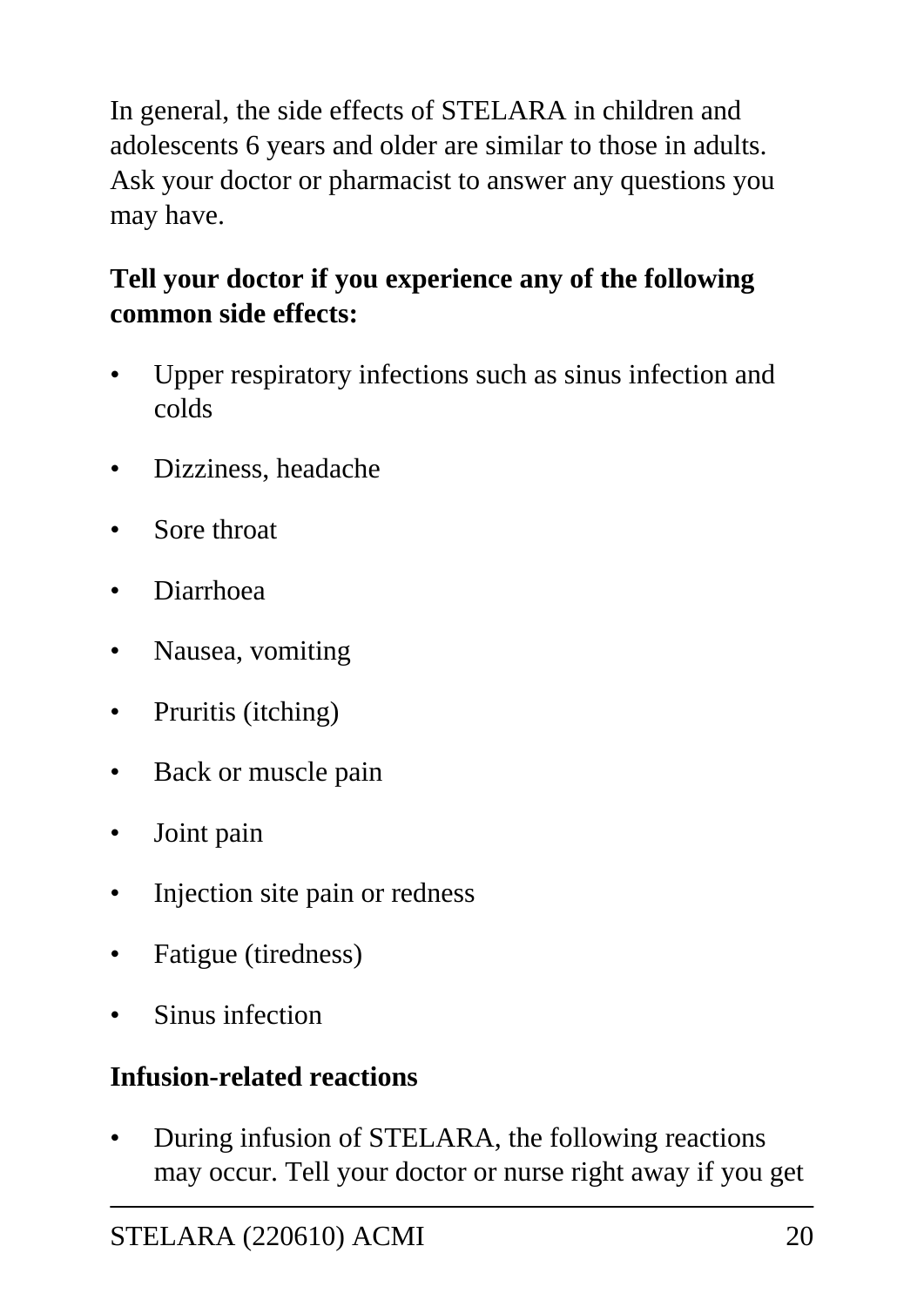any of the following signs of an infusion-related reaction during, or in the 3 days after, the infusion. You may need other medicines, or the infusion may need to be slowed down or stopped.

- Fever or chills
- Itchiness or hives
- Chest pain
- Low or high blood pressure

#### **Other uncommonly reported side effects include:**

- Painful skin rash (Herpes Zoster infection) or blister
- Eczema
- Cellulitis
- Dental infections
- Blisters or sores in the mouth
- Viral upper respiratory tract infection
- Vaginal yeast (fungal) infection
- **Depression**
- Blocked or stuffy nose
- Acne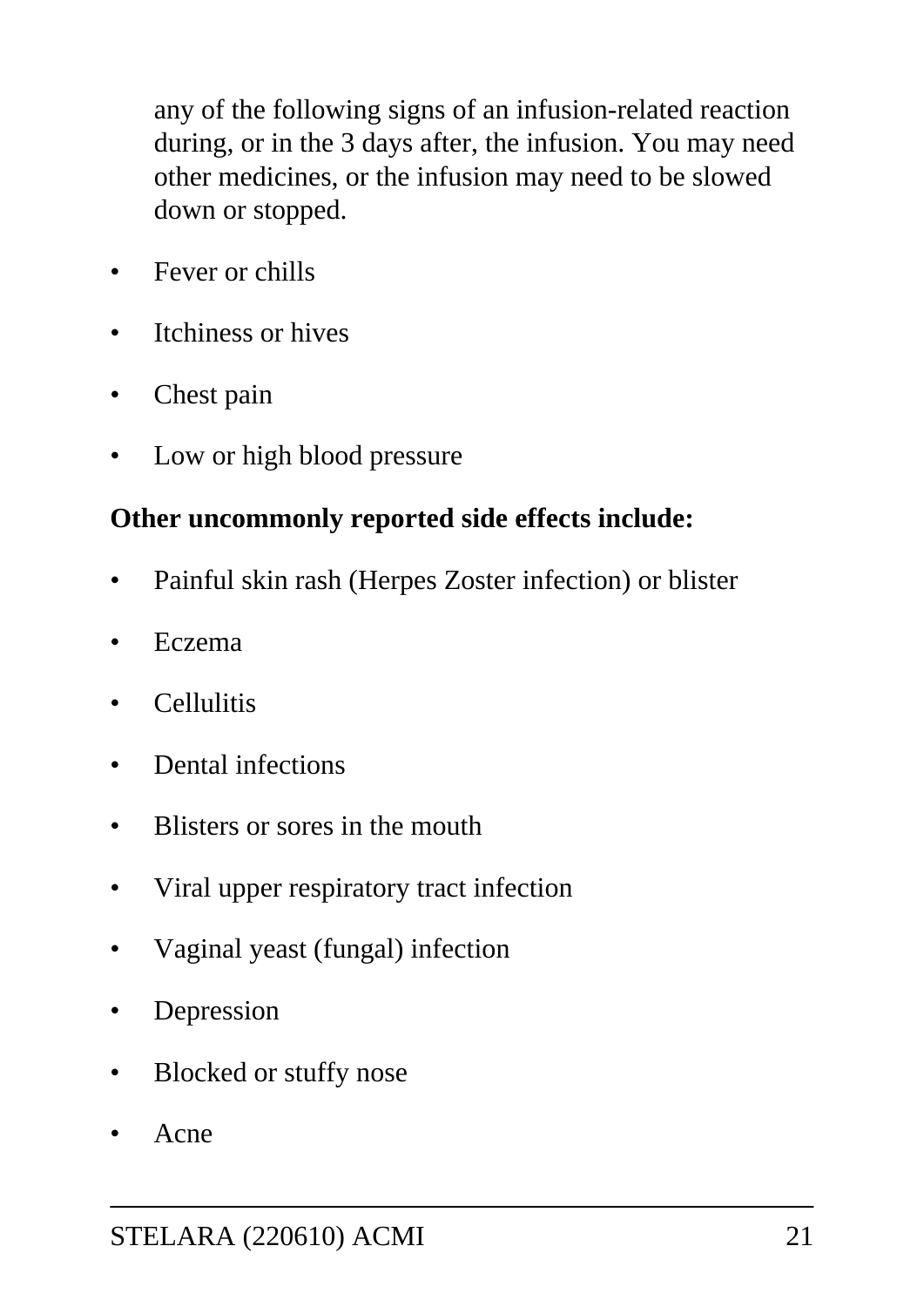- Injection site reactions (including bleeding, bruising, hardness, swelling and itch)
- Feeling weak
- A change in psoriasis with redness and new tiny, yellow or white skin blisters, sometimes accompanied by fever (pustular psoriasis)
- Worsening reddening or shedding/peeling of the skin
- Lower respiratory tract infections such as bronchitis or pneumonia

#### **Tell your doctor immediately or go to hospital as you need urgent medical attention:**

- A serious allergic reaction. Signs of a serious allergic reaction may include a skin rash, a swollen face, lips, mouth or throat, or wheezing, dizziness, trouble swallowing or breathing.
- In rare cases, symptoms such as cough, shortness of breath, and fever may also be a sign of an allergic lung reaction to STELARA.

**STELARA is a medicine that may decrease the activity of your immune system. It can increase your chances of getting serious side effects. Tell your doctor immediately if you notice any of the following, as you may need urgent medical care:**

Serious Infections. STELARA may lower your ability to fight infections. Some infections could become serious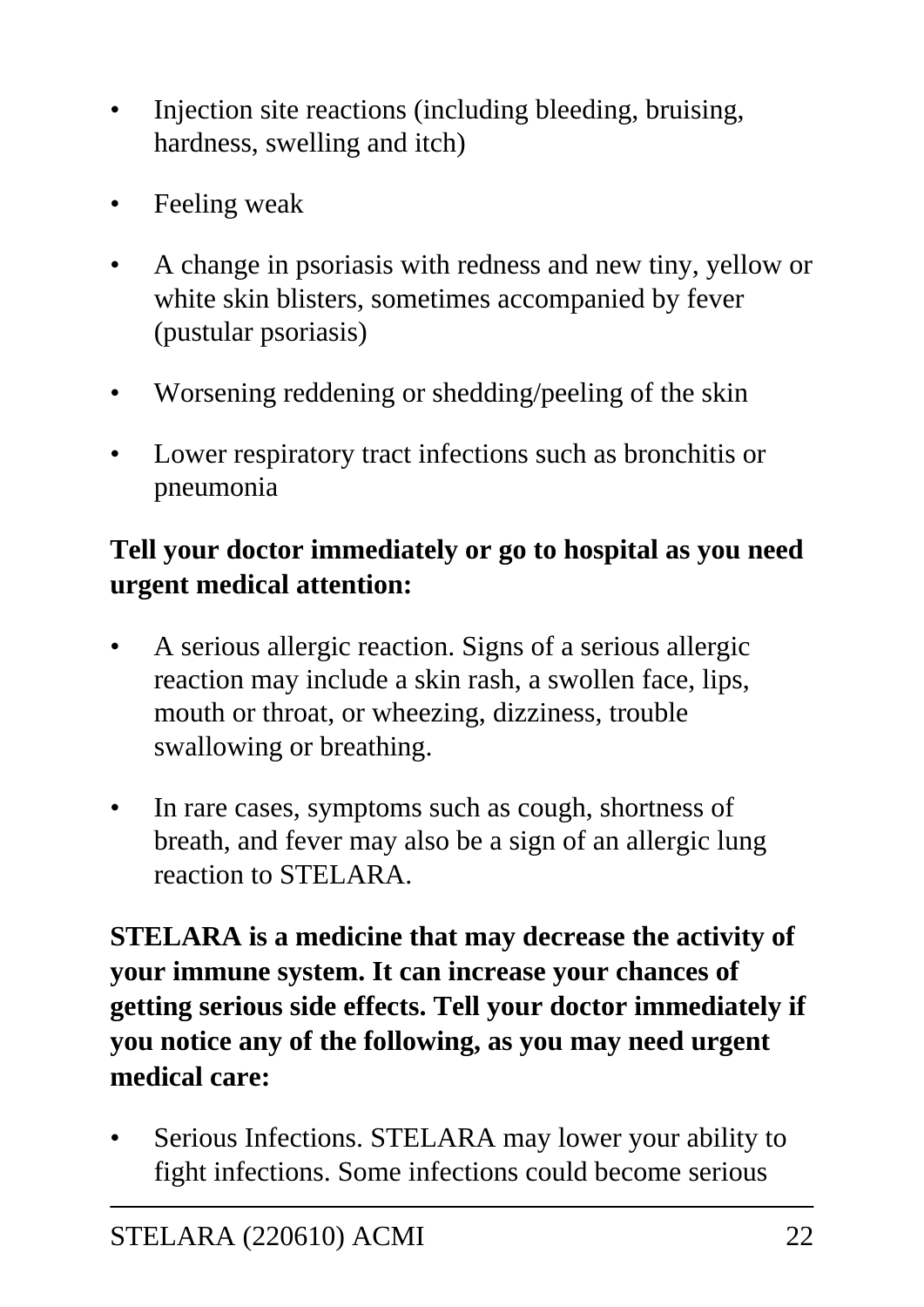and lead to hospitalization. If you have an infection, tell your healthcare provider before you start using STELARA. If you get an infection, have any sign of an infection such as fever, feel very tired, cough, flu-like symptoms, or have any open cuts or sores, tell your healthcare provider right away.

Cancer. Many drugs such as STELARA that may decrease the activity of the immune system may increase the risk of cancer. Tell your doctor if you have ever had any type of cancer.

Other side effects not listed above may also occur in some people. Tell your doctor if you notice any other side effects, particularly if they bother you or do not go away. In general, the side effects of STELARA in children and adolescents 6 years and older are similar to those in adults. Ask your doctor or pharmacist for more information.

# **After using STELARA**

## **Storage**

Store STELARA between 2°C and 8°C in the refrigerator. Do not freeze. Keep the product in the original carton to protect from light until the time of use. Do not shake.

If needed, you may store STELARA pre-filled syringes at room temperature up to 30°C for one period of up to 30 days.

Write the date on the carton, when removed from the refrigerator.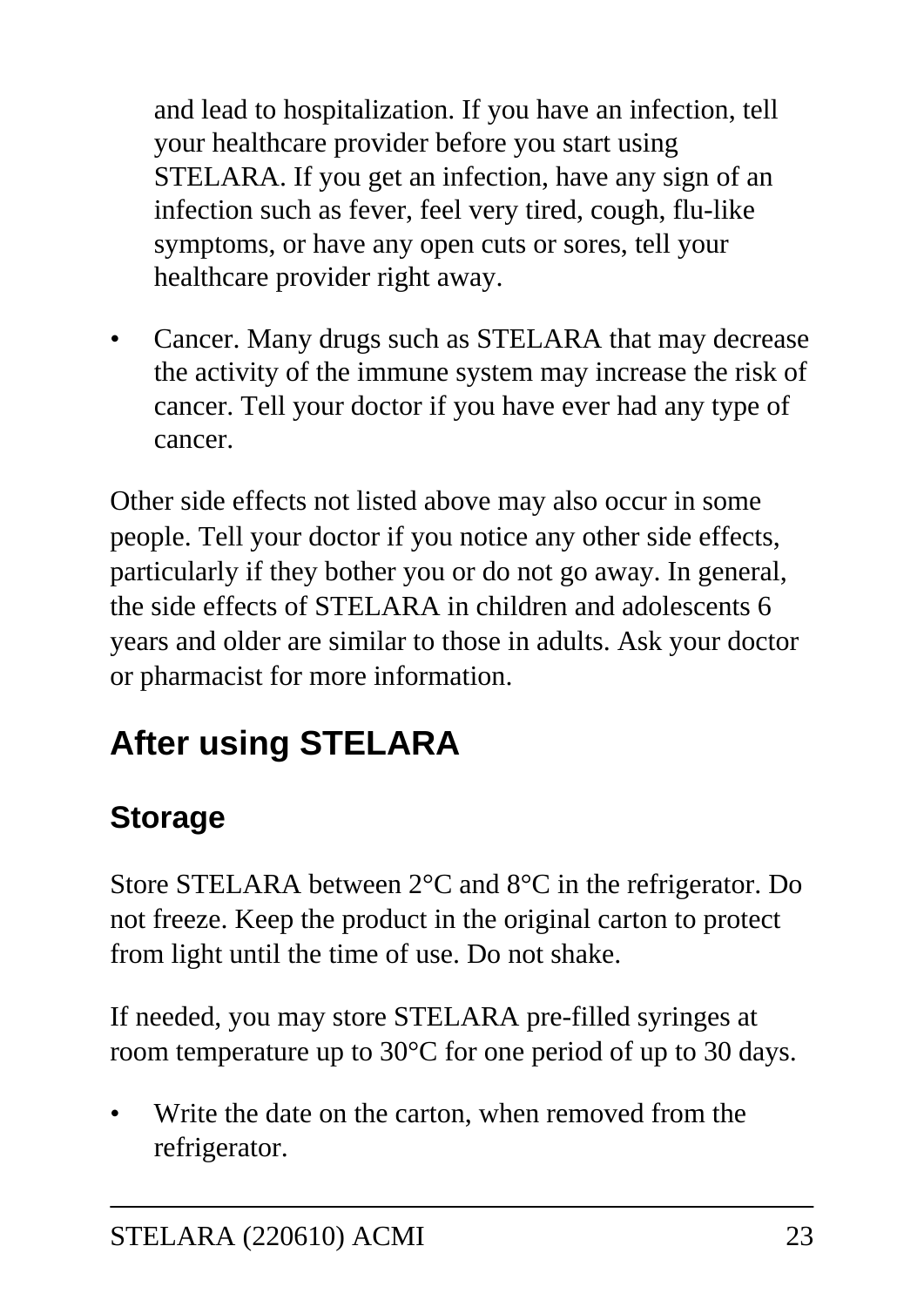- Once pre-filled syringe has been stored at room temperature, do not put it back in the refrigerator.
- Throw away pre-filled syringe if it has been kept for 30 days and has not been used or reached its original expiry.

Keep your medicines out of reach of children.

Do not store STELARA, or any other medicine, in the bathroom or near a sink. Do not leave medicines in the car or on windowsills. Heat and dampness can destroy some medicines.

# **Disposal**

After injection, used syringes should be placed in a punctureresistant container, like a sharps container. Dispose of your sharps container according to your state or local regulations. Empty vials, antiseptic wipes, and other supplies can be placed in regular rubbish.

If your doctor tells you to stop using STELARA, or your medicine has passed its expiry date, ask your pharmacist what to do with any medicine that may be left over.

# **Product Description**

## **What it looks like**

STELARA injection for subcutaneous use is a colourless to light yellow solution and may contain a few small translucent or white particles of protein. This appearance is not unusual for solutions containing protein.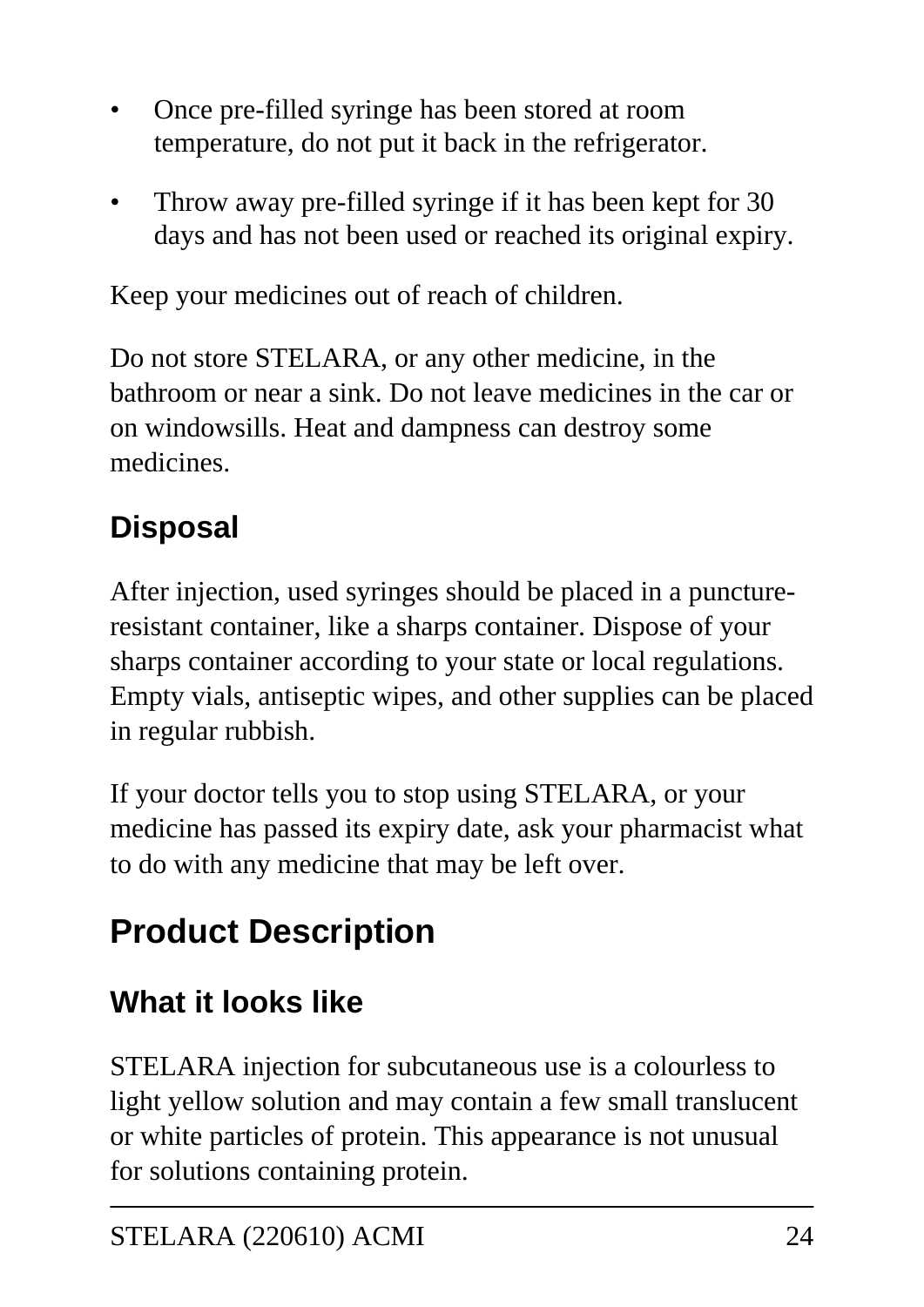STELARA solution for intravenous use is a clear, colourless to light yellow product.

STELARA is available in the following presentations:

STELARA vial: 45 mg ustekinumab in 0.5 mL (for subcutaneous use)

STELARA pre-filled syringe: 90 mg ustekinumab in 1.0 mL (for subcutaneous use)

STELARA vial:130 mg in 26 mL (concentrate for intravenous infusion only).

Each box contains 1 unit.

Australian Registration numbers:

STELARA 45mg AUST R 149549

STELARA 90mg AUST R 165954

STELARA 130mg AUST R 282906

## **Ingredients**

#### **STELARA 45 mg or 90 mg solution for injection for subcutaneous administration**

Each vial contains 45 mg of ustekinumab.

Each pre-filled syringe contains 90 mg of ustekinumab.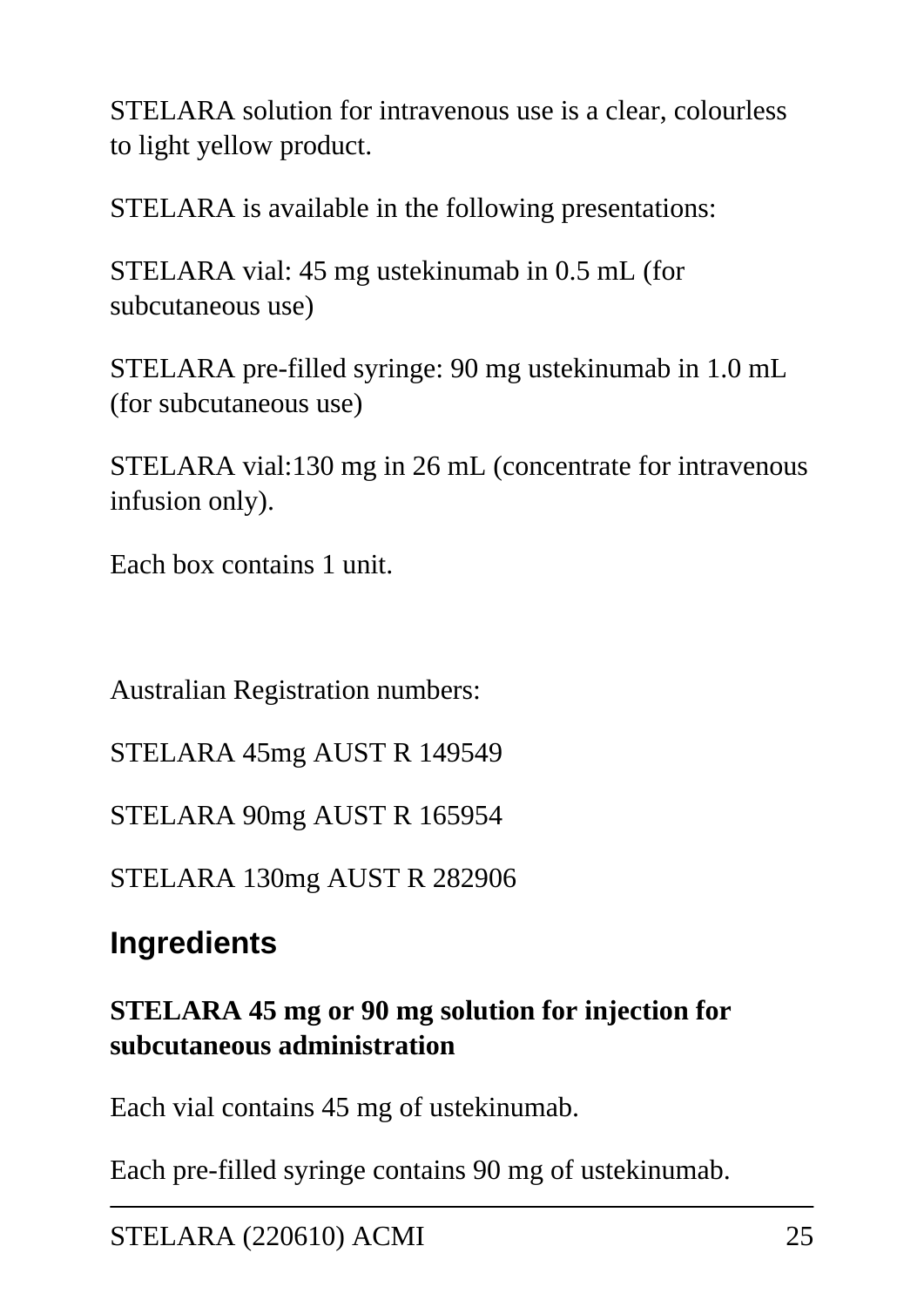Inactive ingredients: histidine/histidine hydrochloride monohydrate, sucrose, polysorbate 80, and water for injections.

No preservatives are present.

#### **STELARA 130 mg concentrate for solution for intravenous infusion**

Each vial contains 130 mg of ustekinumab.

Inactive ingredients: L-histidine, L-histidine hydrochloride monohydrate, sucrose, polysorbate 80, L-methionine, disodium edetate, and water for injections.

No preservatives are present.

## **Sponsor**

JANSSEN-CILAG Pty Ltd

1-5 Khartoum Road

Macquarie Park NSW 2113 Australia

Telephone: 1800 226 334

NZ Office: Auckland New Zealand

Telephone: 0800 800 806